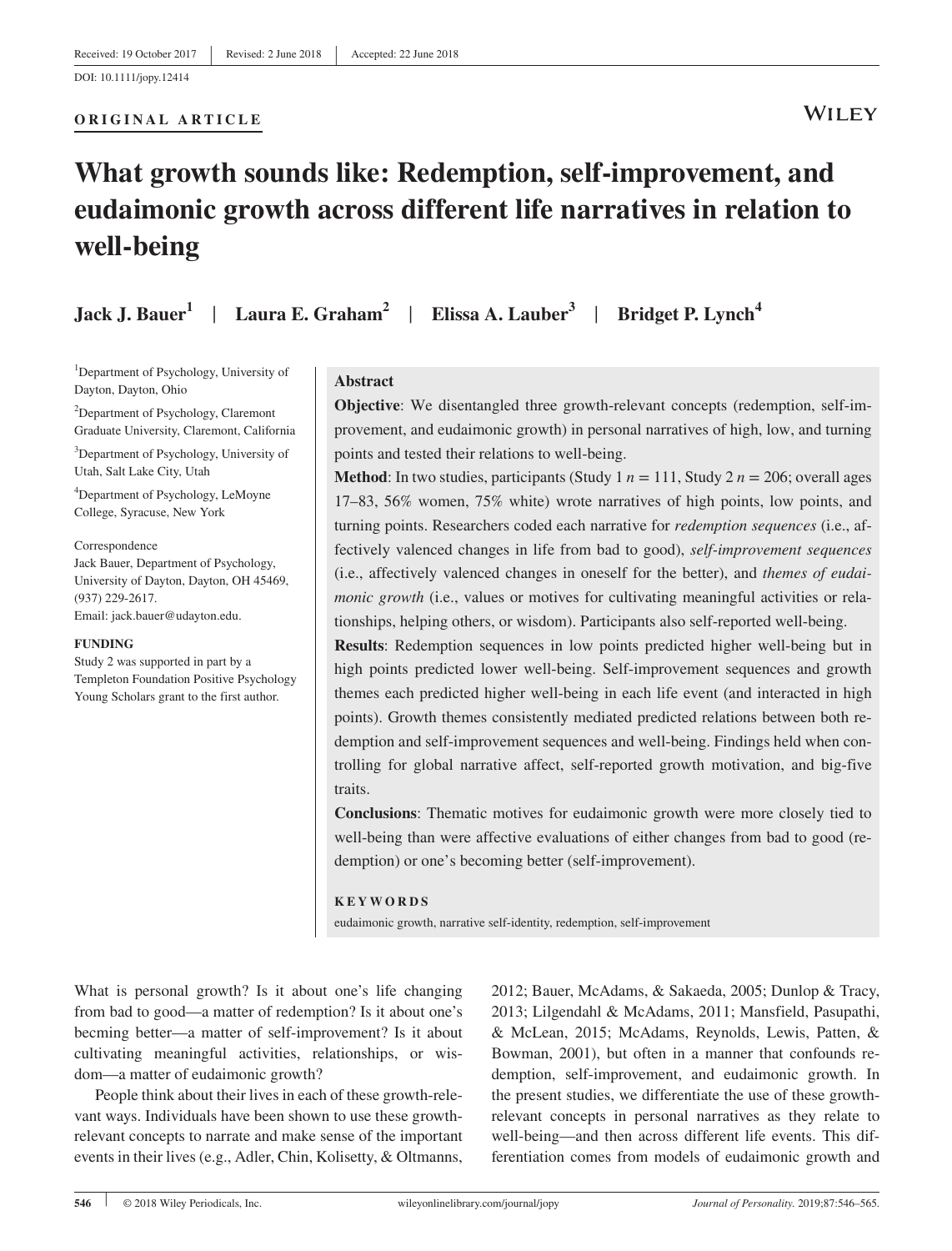a good life story (Bauer, 2016), which integrate theories of a good life and of life stories with an emphasis on personal development. We first present the model of a good life story by introducing hedonic and eudaimonic goods in life, narrative tone and narrative theme, and the idea of growth in people's life stories. The sections after that explain, by drawing on the elements of a good life story, how personal narratives convey redemption, self‐improvement, and eudaimonic growth.

# **1** | **A GOOD LIFE STORY**

Personal growth aims to create a better self and a better life. Theories of a *good life* explain various goods, values, and motives in life but often lack a model of the meaning‐making processes through which people identify with those goods, particularly from a developmental perspective (Bauer, 2016; Steger, 2016; Ward & King, 2016). Conversely, theories of *life stories* explain meaning‐making processes but often lack a model of the various goods in life around which meaning is constructed (Bauer, King, & Steger, in press). The present studies target the good of eudaimonic growth in life stories. Two basic features in the narrative meaning‐making of eudaimonic growth (among others that are beyond the scope of this article—Bauer, 2016) are *affect* and *value*.

## **1.1** *|* **A good life: hedonic affect as well as eudaimonic value**

Theoretical models of a good life split largely into two camps: Hedonic or eudaimonic. Hedonic models emphasize *affect* or pleasure as the primary good in life (Haybron, 2008), whereas eudaimonic models emphasize *value* or meaning as the primary good (notably, virtuous values like care, meaningfulness, self‐actualizing growth, or wisdom—Huta & Ryan, 2010; Huta & Waterman, 2014; Ryan & Deci, 2001; Vittersø, 2013, 2016, 2013, 2016). Measures of well‐being also split in this way. Hedonic measures of well‐being assess a person in terms of exclusively affective valence (i.e., positivity and negativity), without reference to specific contexts of meaning (e.g., subjective well‐being as net‐positive affect and life satisfaction—Diener, Lucas, & Scollon, 2006). Eudaimonic measures of well‐being also assess satisfaction but *within* contexts of specific values, motives, and meanings that serve to explain why those affective satisfactions are meaningful (e.g., six areas of eudaimonic well‐being—Ryff & Singer, 2008).

We use the term "affect" in reference to the targeted phenomena of measures that *only* differentiate degrees of *affective valence of self‐expressed satisfactions*. We use the term "value" as an umbrella term in reference to the targeted phenomena of measures that differentiate *types* 

*of self‐expressed values*, motives, and other sources of meaning (Bauer, 2016; Schwartz, 2015). It is one thing to measure the degree to which one is satisfied, and another to measure the value‐laden reasons why. These values and the degrees to which they are affectively satisfied can be measured separately in both narrative and non‐narrative research.

# **1.2** *|* **Life stories: affective tones and value‐ laden themes**

People construct a meaningful self‐identity in their life stories (McAdams, 2008). In these stories, people intuitively describe their lives in terms of hedonic affect and value (eudaimonic or otherwise), which researchers can differentiate reliably (e.g., Blagov & Singer, 2004; Philippe, Koestner, Beaulier‐Pelletier, & Lecours, 2011). The difference is a matter of narrative tone and narrative theme, respectively. Narrative tone conveys the narrative's positive or negative affect, whereas narrative theme conveys the narrative's orientations of value, motive, and other sources of meaning i.e., the reasons why an event is meaningful to the narrator (McAdams, 1985). Many narrative studies have differentiated affective evaluations from motivational evaluations (e.g., Blagov & Singer, 2004; McAdams et al., 2006; Sutin & Robins, 2005). For instance, communal motives have been distinguished from their satisfaction or fulfillment (Adler et al., 2012).

In a comprehensive literature review, Adler, Lodi‐Smith, Philippe, and Houle (2016) categorize numerous measures of narrative meaning‐making. One category includes measures of affective valence, such as positive resolution and happy endings, positive processing, valence, emotional tone ("overall positivity or negativity" [p. 59]), specific emotions ("specific discrete emotions such as happiness, surprise, sadness, fear or anxiety, anger, shame, or guilt" [p. 59], which in each measure were aggregated and reduced to positive or negative affect), and redemption. Each of these measures differentiates *only* degrees of positive and negative affect—and *not types of values* (motives, etc.). While Adler et al. label this category "affective themes," which we argue is better labeled "affective tones," the more important point is that affective measures of narratives are distinct from measures of value, motivation, and other sources of meaning. The Adler et al. category of "motivational themes" (plus some of the measures in their category of "integrative meaning") fall squarely into what we mean by value‐laden themes (see Bauer, 2016). We note that measures of narrative structure assess degrees of organizational complexity and coherence (Adler et al., 2016) that are distinct from the affective and thematic content that is organized (Bauer et al., in press; McAdams, 1985), but this distinction is beyond the scope of the present article, which focuses on affective tones and value‐laden themes.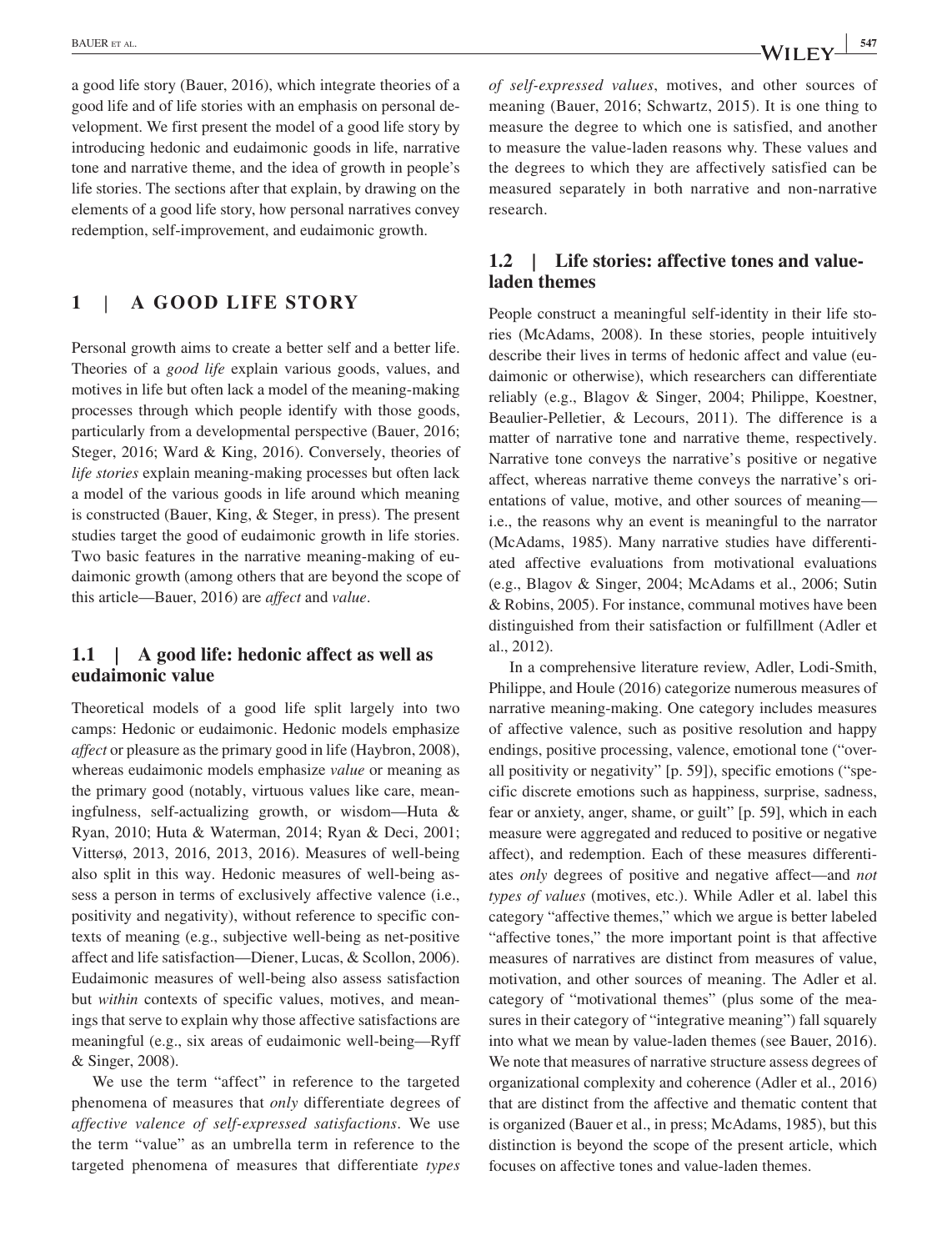In addition to revealing how individuals interpret their lives in terms of affect and value, life stories also reveal how people do so in different kinds of important life events, such as high points, low points, and turning points in life (McAdams, 1993). The meaning‐making properties of personal narratives vary from event to event in those properties' consistency, form, and relations to well‐being and other personality characteristics (e.g., Habermas & Reese, 2015; McLean, Pasupathi, Greenhoot, & Fivush, 2017). However, few studies have reported relations between either redemption sequences or growth themes and well‐being separately for narratives of different life events (Adler et al., 2015; Bauer et al., 2005; McLean & Lilgendahl, 2008). The present studies are the first to differentiate and compare growth‐related properties of affect and value in narratives of different life events in relation to well‐being.

## **1.3** *|* **Growth stories as good life stories**

The model of eudaimonic growth (Bauer, 2016; Bauer, McAdams, & Pals, 2008) applies hedonic and eudaimonic principles of a good life to the study of life stories, yielding a model of narrative self-identity (e.g., McAdams, 1993; McLean, Pasupathi, & Pals, 2007) that is grounded in nonnarrative theories of human values, motives, and goods (e.g., self-determination theory in psychology [Deci & Ryan, 2012], and in philosophy, value fulfillment [Tiberius, 2014], meaningfulness [Wolf, 2010], and self‐fulfillment [Haybron, 2008]). Where a good life story features personal growth, two broad qualities of self‐narration have implications for well‐being: *positive affective sequences* and *themes of eudaimonic growth* (Bauer, 2016). Positive affective sequences convey changes toward greater positive affect, whereas growth themes convey a personal value for the cultivation of eudaimonic growth (e.g., for pursuing meaningful activities and relationships, helping others, or wisdom—Bauer & McAdams, 2010). It is one thing to express (and measure) a positive change (i.e., a hedonic change for the better), another to value (and to measure the valuing of) activities that foster eudaimonic growth, and still another to combine them into (measures of) the satisfaction of having grown in eudaimonically meaningful ways.

# **2** | **POSITIVE AFFECTIVE SEQUENCES OF REDEMPTION AND SELF‐IMPROVEMENT**

Next we explain how people use positive affective sequences to construct and to convey personal stories of redemption and self-improvement. To start, an affective sequence in a personal narrative is a temporal sequence of positively and/or negatively valenced appraisals (Adler & Poulin, 2009), such as a redemption sequence (a bad event turns good) or a contamination sequence (a good event turns bad – McAdams et al., 2001). We note that affective sequences can be distinguished from their contexts of value (i.e., from their meanings). A *positive* affective sequence is an affective sequence that ends well, such as redemption or happy endings (e.g., King Scollon, Ramsey, & Williams, 2000). Positive affective sequences are especially relevant to personal growth. We target two such sequences: Redemption sequences and self‐improvement sequences, both of which involve self‐perceived changes for the better.

## **2.1** *|* **Redemption sequences**

A redemption sequence is operationally defined as a narrative evaluation of life conditions that change from bad to good (McAdams et al., 2001). Redemption sequences correlate with well‐being, particularly amid life's difficulties or potential traumas (Adler & Poulin, 2009; Dunlop & Tracy, 2013). The manual for coding redemption sequences in personal narratives includes five categories—sacrifice, recovery, growth, learning, and improvement/other—as examples of types of redemption sequences, but these types of redemption sequences are *not coded as separate categories*. Instead, the coding manual lists examples in these categories as illustrations of what redemption sounds like in a personal narrative. Despite the fact that redemption sequences *may* involve specific values and motives, the measure of redemption sequences does not differentiate those values or motives. The measure of redemption sequences aggregates all values and motives into a single metric of redemption sequences that are defined by changes from negative affect to positive affect (see Method).

Thus the measure of redemption sequences is a hedonic measure of narratives. Here it is important to keep in mind that "hedonic" does not mean "selfish." Hedonia is a philosophical position that pleasure is the ultimate good in life. A hedonic measure (or a hedonic theory) is hedonic not because it assesses selfishness but because it assesses only degrees of affective valence (i.e., pleasurable experience or evaluations of satisfaction—Haybron, 2008). As a counterpoint, it might be argued that a narrator's use of redemption sequences is itself a statement of valuing the cultural ideal of redemption (McAdams, 2013a). However, when people value redemption itself, their doing so equates to the valuing of pleasure—and *not* to the specific, value-laden contexts in which that pleasure gains its particular meanings. These contexts vary for redemption itself, which we explain next.

When a redemption sequence intuitively appears eudaimonic, it does so only by virtue of its association with a eudaimonic theme. Confusion may arise especially in the association between the "redemptive self" (McAdams, 2013a)—as a higher order construct comprised of redemption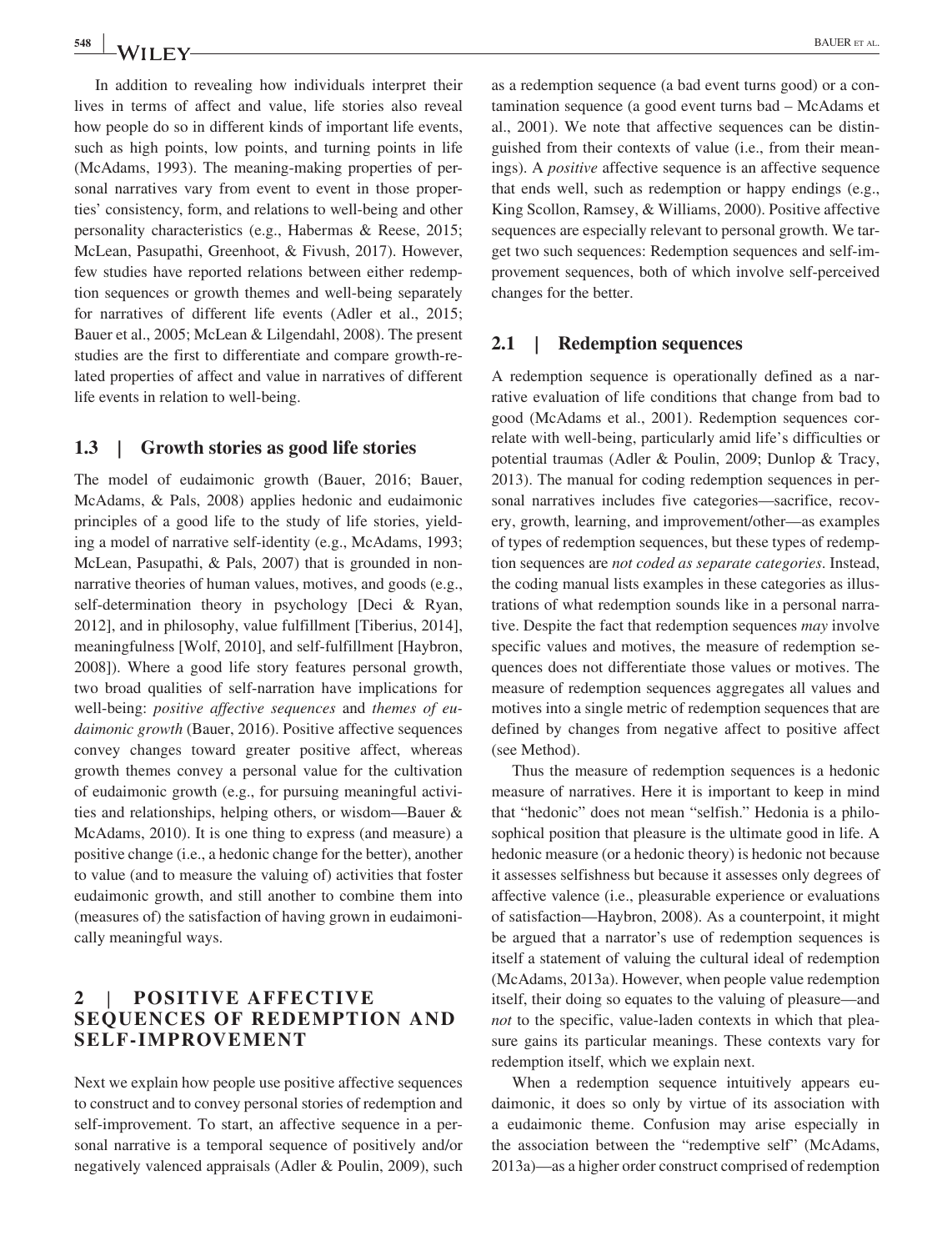sequences—and the eudaimonic theme of Eriksonian (1950/1994) generativity (i.e., concerns for contributing to future generations – McAdams, Diamond, de St. Aubin, & Mansfield, 1997). However, the relation between redemption *sequences* and themes of generativity is of a correlational, not constitutive, nature (see McAdams & Guo, 2015). Redemption may involve changing from rags to riches (riches being generally a non-eudaimonic value) or from ignorance to enlightenment (generally a eudaimonic value). McAdams (2013a) devotes an entire chapter to explain that a redemption story is not always ethically good, as when it facilitates nationalistic arrogance or religiously inspired discrimination. Redemption sequences may or may not coincide with themes of eudaimonic growth (e.g., generative concern) within the same narrative.<sup>1</sup>

Finally, most research on redemption sequences has reported relations between them and well‐being at the molar level, i.e., aggregated across different life events (e.g., McAdams et al., 2001). However, some research has differentiated high, low, and turning points in life, with consistent findings: Redemption sequences in low points relate to wellbeing, but redemption sequences in neither high points nor turning points are related to well‐being (Adler et al., 2015; McLean & Lilgendahl, 2008).

#### *2.2 |* **Self‐improvement sequences**

Self-improvement involves a desirable change in oneself from one time to another (O'Brien & Kardas, 2017; Sedikides & Hepper, 2009). Similarly, Dunlop and Tracy (2013) distinguish *self*‐redemption from the more general measure of redemption: Whereas redemption sequences involve *any* significant change in one's life from bad to good, self‐redemption involves a change specifically in *one's self‐perceived personality (i.e., one's self)* from bad to good. However, unlike a self‐redemption sequence, a self‐improvement sequence need not start off bad. Instead, the person may view himself or herself as improving from good to better, from bad to good, or from any other starting point to an end point at which the self has become better. Self‐improvement may involve becoming stronger, gaining confidence, becoming better able to relate to others, or any other change in one's personal characteristics. These changes may be either eudaimonic or hedonic (or some other set of value orientations – see Sedikides & Hepper, 2009).

How can self‐improvement be a positive affective sequence and not a theme, when it involves the self? It does so in the same way that life satisfaction, despite assessing "one's life," is hedonic (Haybron, 2008). If the measure only differentiates degrees of positive or negative valence in self‐ improvement in general, without reference to a particular type (i.e., value‐laden context) of self‐improvement, then the measure can at most be assumed to assess hedonic affect (i.e.,

as tone in a narrative measure). If the measure differentiates among values associated with self-improvement (e.g., becoming better at helping others vs. becoming better at defeating others—both of which are forms of self-improvement), then the measure additionally assesses theme (and in the case of "helping others," a eudaimonic/humanistic theme)—a topic to which we turn next.

# **3** | **GROWTH THEMES: THE VALUING OF GROWTH**

Redemption and self‐improvement sequences in personal narratives convey *whether* events or the self got better, but not *why*. Growth themes convey why. A theme of eudaimonic growth conveys a *value* or *motive* toward *actions* that *facilitate personally meaningful development* (Bauer & McAdams, 2004a, 2004b, 2010 ). However, researchers have often confounded two important elements of growth: One's *valuing of growth* and one's *satisfaction with one's having grown*. Measures of growth themes focus on the former the valuing of growth—or more precisely, the valuing of the *actions that foster* eudaimonic growth (Bauer, 2016; Bauer et al., 2005). Importantly, a redemption or self‐improvement sequence in any one narrative may or may not coincide with a theme of eudaimonic growth.

Positive affective sequences measure only positive (i.e., satisfying) change. But when paired with a growth theme, positive affective sequences indicate satisfaction with how the value of growth has panned out in a narrated event. It is probably safe to say that most measures of growth in personal narratives differentiate degrees to which a narrator claims to have grown satisfactorily—i.e., the attainment of growth—and not growth themes as an independent phenomenon of values or motives, thereby confounding the two. Examples include life lessons and insights about the self (McLean, 2005; Thorne, McLean, & Lawrence, 2004), growth from transgressions (Mansfield et al., 2015), self‐ transformation and self‐growth (Lilgendahl & McAdams, 2011; Pals, 2006b), gaining wisdom (Bluck & Glück, 2004), posttraumatic growth (Calhoun & Tedeschi, 2001), and various forms of self‐event connections or heightened degrees of processing that involve exploration, differentiation, perspective‐taking, or integrative complexity (Bauer & Bonanno, 2001; Bauer et al., 2005; Blagov & Singer, 2004; Bluck & Glück, 2004; Cox & McAdams, 2014; Graci & Fivush, in press; King & Hicks, 2007; King & Noelle, 2005; King & Smith, 2004; King et al., 2000; Lilgendahl & McAdams, 2011; Lilgendahl, Helson, & John, 2013; McAdams et al., 2006; McLean & Pratt, 2006; Pals, 2006a; Pasupathi & Mansour, 2006; Philippe et al., 2011; Suedfeld & Bluck, 2016; Weststrate & Glück, 2017; Woike, Lavezzary, & Barsky, 2001). However, many of these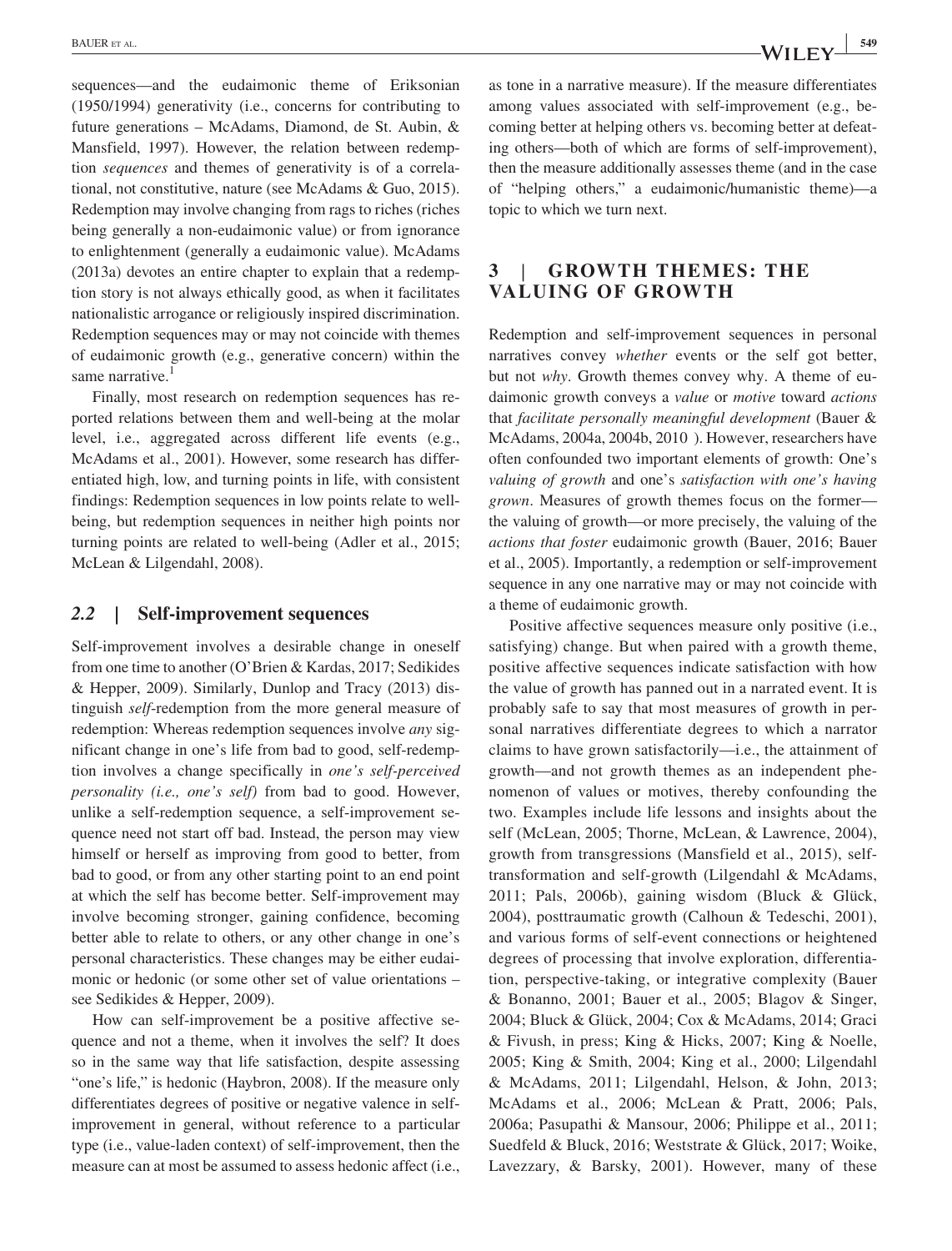measures do not differentiate the specific value orientation of growth (e.g., hedonic change vs. eudaimonic growth) from the satisfaction or fulfillment of it, even though the coding protocols effectively target values of eudaimonic growth (e.g., life lessons and insights, several forms of self-growth and posttraumatic growth). Then again, some measures do distinguish thematic growth from affective tones of positive changes, for example, differentiating wisdom from its outcome (Bluck & Glueck, 2004) and agentic and communal growth from each other and from outcomes (e.g., Bauer & McAdams, 2010; Philippe et al., 2011).

Themes of eudaimonic growth distinguish among types of values (e.g., Bauer & McAdams, 2004a, 2004b, 2010 ; Philippe et al., 2011; Philippe, Koestner, Beaulier‐Pelletier, Lecours, & Lekes, 2012), notably by applying the values and motives of self‐determination theory (Deci & Ryan, 2000) to the study of narrative self‐identity (McAdams, 1993; McLean et al., 2007). Growth themes are rooted in intrinsic or internally regulated motives (Deci & Ryan, 2000; i.e., "growth motivation" in non‐narrative research—Bauer, Park, Montoya, & Wayment, 2015). Such motives aim toward cultivating personally meaningful activities, relationships, helping others (e.g., generative concerns), and wisdom, rather than social status, egoistic self‐image, and materialistic gain (see Kasser & Ryan, 1993, 1996 ; Sheldon & Kasser, 1998). Importantly, growth themes involve not merely "wanting" such qualities in life in the abstract (e.g., narrative scripts like "I want to grow" or "I'm all about growth") but instead situate specific actions within contexts of eudaimonic, humanistic, and organismic values (Bauer, 2016, e.g., Bauer & McAdams, 2010). Narratives convey the enactment of a value (such as eudaimonic growth) by describing the importance of an action in terms of that value. Doing so is empirically distinguishable from associated positive affective sequences that convey that these valued actions turned out for the better (Philippe et al., 2011). Growth themes in narrative research, like growth motives in non‐narrative research, have been shown to predict longitudinal increases in well-being and maturity (Bauer & McAdams, 2010; Kasser & Ryan, 1993, 1996, 1993, 1996; Kasser, Koestner, & Lekes, 2002; Philippe et al., 2012; Sheldon & Kasser, 2001). Furthermore, in contrast to redemption sequences, growth themes across different life events (high points, low points, etc.) have been shown to hold consistent relations with well‐being (Bauer et al., 2005).

# **4** | **HYPOTHESES**

We tested how people use redemption sequences, self-improvement sequences, and growth themes in personal narratives, how doing so relates to well‐being, and how these relations might vary across narratives of different life events.

While the present studies do not focus on age differences, we note that the present studies include samples of emerging, young, midlife, and older adults.

First, we predicted that people who narrated their important life events with positive affective sequences or with growth themes would have generally higher levels of well‐ being. Second, we expected some similarities and some differences across different life events in the relations between growth‐related narrative variables and well‐being. Most research on either redemption sequences or growth themes in relation to well‐being has either focused on narratives of a single event or topic of importance in life (e.g., Adler & Poulin, 2009; Bauer & McAdams, 2004a, 2010 ; Dunlop & Tracy, 2013; Philippe et al., 2011) or aggregated different life events into a single score for redemption sequences or growth themes (e.g., Bauer & McAdams, 2004b; McAdams et al., 2001; McAdams & Guo, 2015). However, some research has reported findings on narratives of individual life events separately in relation to well‐being. Based on findings from these latter studies, we expected that redemption sequences in narratives of low points in life, but not high points or turning points, would predict well‐being (Adler et al., 2015; McLean & Lilgendahl, 2008). In contrast, we expected that self‐improvement sequences and growth themes would predict well‐being across high, low, and turning points, as found previously for growth themes (e.g., Bauer et al., 2005).

Third, we predicted that growth themes would be at least independent of (Philippe et al., 2011)—and possibly explain the relation between—positive affective sequences in predicting well‐being, because growth themes reflect more contextualized, meaning‐rich construals of selfhood than do merely affective construals. Fourth, we predicted that the interaction of self‐improvement sequences and growth themes would predict well-being—i.e., that claiming to attain eudaimonic and humanistic self‐improvement would predict especially high levels of well‐being. Fifth, we predicted that positive affective sequences and growth themes would predict well‐being when controlling for narrative measures of global affect, big‐five traits, and a non‐narrative measure of growth motivation (defined by the same theoretical principles as narrative growth themes—an especially stringent test of growth themes' incremental validity).

Despite our differentiation of hedonic and eudaimonic measures of narratives, we did not hypothesize differences between narrative measures and hedonic versus eudaimonic measures of well‐being. The hedonic and eudaimonic features of narration do not necessarily translate into hypotheses like "positive affective sequences should correspond exclusively to hedonic measures of well-being, whereas growth themes should correspond exclusively to eudaimonic well‐ being." Hedonic and eudaimonic well-being overlap considerably and are not orthogonal (Sheldon, 2016). Measures of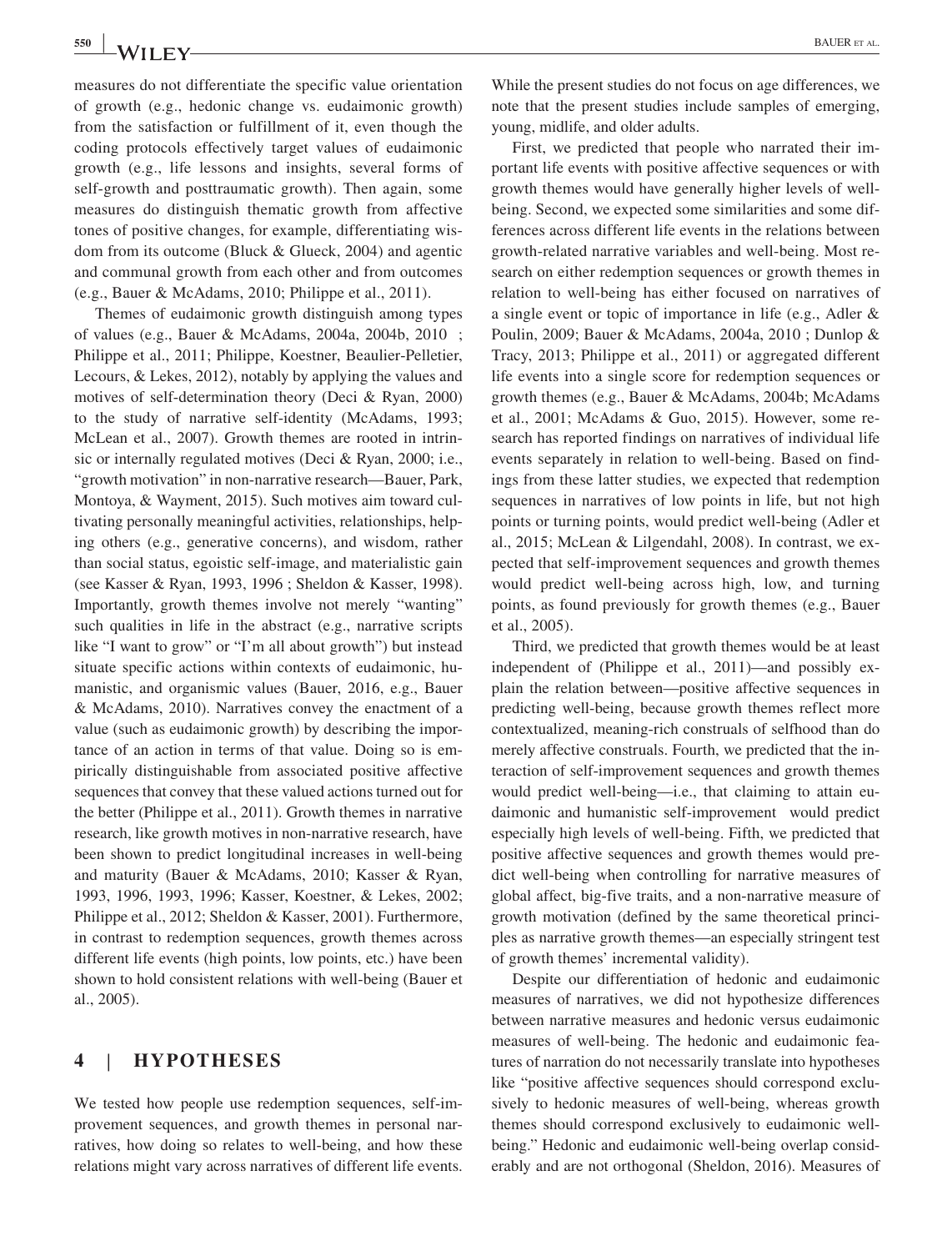eudaimonic *motives* predict measures of both hedonic and eudaimonic well‐being, primarily because eudaimonic motives tap into hedonic enjoyment while adding an element of eudaimonic meaningfulness (notably via the intrinsic motives of self‐determination theory – Waterman, Schwartz, & Conti, 2008).

# **5** | **STUDY 1**

This study measured narratives of high points and low points in the lives of emerging adults and older adults. Each narrative was coded for positive affective sequences, growth themes, and (as control variables) global positive affect and global negative affect. We also measured big‐five traits as a control variable. Despite the age differences in the two samples, in the interest of space we do not examine cohort differences in depth (also see Results).

## **5.1** | **Method**

# **5.1.1** | **Participants**

The study involved 111 participants (57% women, 43% men), half in emerging adulthood (Arnett, 2000), half in old age. The 55 emerging adults were college students at a public university in southern Ontario and received course credit for participation. Their *M* age was 18.7 years,  $SD = 1.5$ , ranging 17 to 25 years. The 56 older adults were recruited through the same university and received \$20 for participation. Their *M* age was 71.8 years,  $SD = 5.2$ , ranging 59 to 83 years. Ethnicity percentages for the sample overall were: White (Causasian and European), 56%; Asian (East and Southeast Asian), 27%; Black, 8%; Middle Eastern, 4%; Other, 5%. These data come from a larger study in which data for well-being and global narrative affect were reported earlier (for coding method, see McLean & Lilgendahl, 2008). We coded redemption sequences anew, with a different research team, given their central role in our hypotheses.

## **5.1.2** | **Measures**

#### **Narrative prompts and coding overview**

Each participant was instructed to write two narratives about a high point in life and a low point in life (McAdams, 1993). They were given approximately a page to do so, and most narratives were a paragraph of several sentences. The instructions described high points as "peak experiences" in one's life that involved an experience of a "great uplifting, joy, excitement, contentment, or some other highly positive emotional experience." The instructions described low points as experiences of "negative emotions, such as despair, disillusionment, terror, profound guilt, shame, etc." For each life event, participants were further instructed to describe what the event was, when it was, where it was, and who was there, plus what one was thinking and feeling, and why the event was significant. Two researchers independently coded each narrative in a dichotomous manner (presence vs. absence) for each of the narrative contents (described below). Examples appear in the Appendix. We also computed aggregate variables by adding the total number of each narrative variable across high and low points, thereby creating continuous‐level variables for each aggregate narrative content (for redemption sequences, for self-improvement sequences, and for growth themes). To control for general positivity and negativity of the narratives, each narrative was also coded for global positive affect and global negative affect (for which we used the coded data of McLean & Lilgendahl, 2008, which are reported in that article).

# **Coding narratives for affective sequences of redemption**

Redemption sequences involved a change in a narrative from a bad condition at an earlier time in the narrative to an explicitly good condition at the end point in the narrative (i.e., "Time 1" and "Time 2"), as described in the introduction (see McAdams, 1999). Notably, bad or aversive conditions that were not especially taxing and that were expectable (e.g., being nervous before an important competition) were *not* grounds for redemption (McAdams, 1999).<sup>2</sup> Interrater agreements of the present research team, as measured by the kappa statistic, were 0.88 for high points and 0.79 for low points.

# **Coding narratives for affective sequences of self‐ improvement**

Narratives were coded for self‐improvement sequences according to a coding protocol developed by the first author for this study, based on qualities of self‐improvement described earlier (Sedikides & Hepper, 2009; Sedikides & Strube, 1997). Self‐ improvement sequences involved narratives that portrayed the narrator as perceiving his/her abilities or himself/herself as a person as getting better from Time 1 to Time 2 (e.g., "I became more outgoing"). Notably, unlike redemption sequences, self-improvement sequences did not necessarily start off with a bad event. But where they did, the self‐improvement sequence involved redemption, coming more specifically in the form of self-redemption sequences (Dunlop & Tracy, 2013). Interrater kappas were 0.71 for high points and 0.82 for low points.

## **Coding narratives for motivational themes of eudaimonic growth**

Narratives were coded for themes of eudaimonic growth if the narrator valued or placed importance on eudaimonic,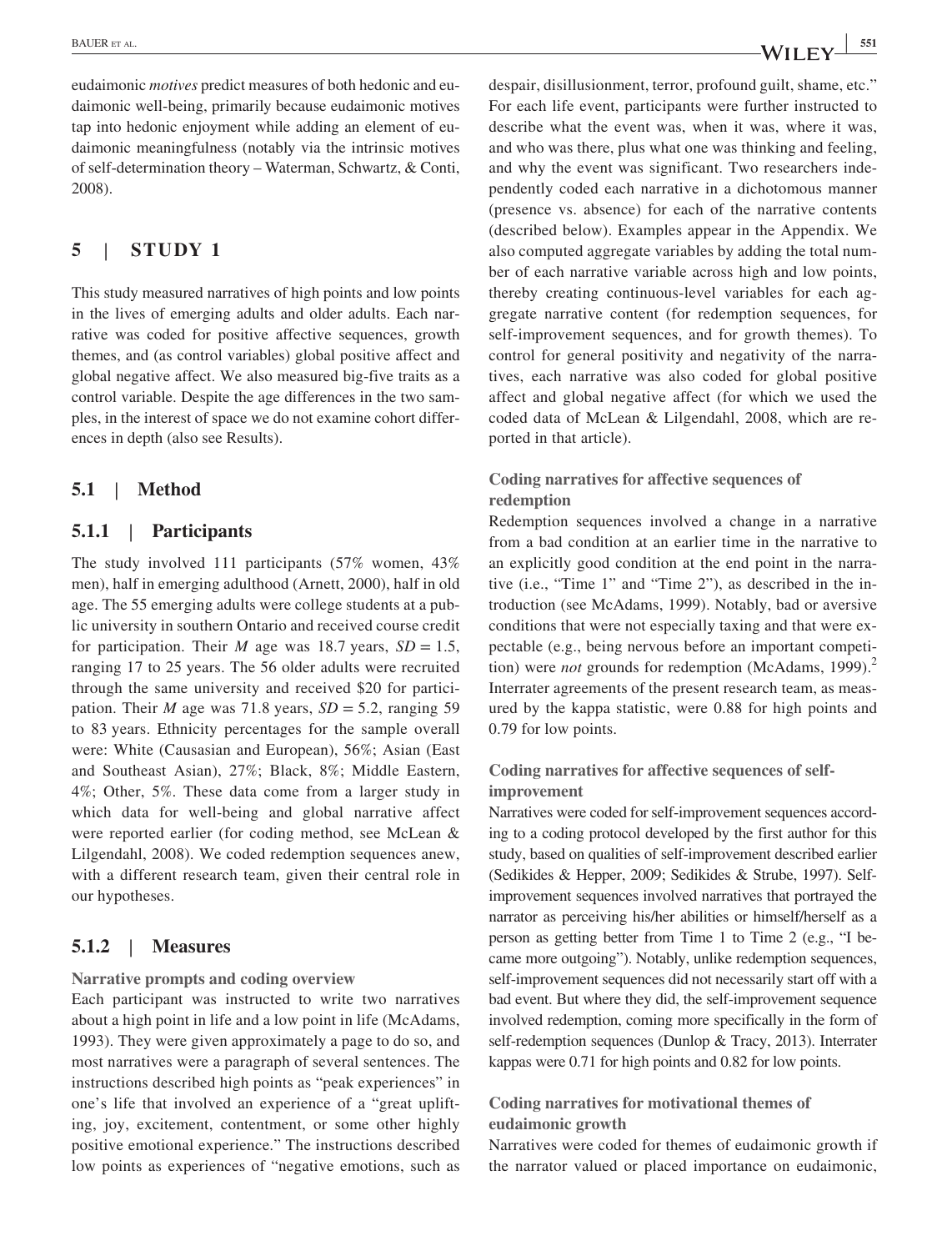humanistic, and organismic values or concerns (Bauer et al., 2005, but with more stringent criteria, as with the goal narratives of Bauer & McAdams, 2010). *Eudaimonic concerns:* Narratives emphasizing eudaimonic concerns described the *specific, meaningful reasons why* an event was important, whereas narratives emphasizing hedonic concerns either simply stated *that* the event was important or otherwise evaluated it in exclusively affective terms of good/positive or bad/negative. *Humanistic concerns:*  Narratives with themes of eudaimonic growth emphasized humanistic *experiences* versus egoistic/materialistic *evaluations* (based on Kasser & Ryan, 1993, 1996 ; Sheldon & Kasser, 1998, 2001 ). Humanistic experiences emphasized activities, relationships, helping others, or wisdom‐related insights as important because they were intrinsically enjoyable, interesting, or meaningful or else were for the developmental benefit of the self or others (e.g., generativity). Egoistic/materialistic evaluations emphasized evaluations of physical appearance, social status, or self‐image, without reference to the intrinsically enjoyable experience of those evaluations. Past research has differentiated intellectual/reflective from experiential growth themes, and then agentic from communal forms of both (e.g., Bauer & McAdams, 2004b, 2010). However, for the purposes of this article, we combined all forms into a single category of "growth themes." *Organismic concerns:* Narratives emphasizing organismic versus static/mechanistic concerns described an event or person or goal in terms of its relation to a process of self‐development that is *grounded in specific actions* (rather than statements of merely idealized or abstract desires like "I want to grow"). Theoretically, the organismic perspective of cognitive development frames the person as a self‐organizing system whose thoughts are grounded in action and whose development is thus rooted in action (e.g., Goldstein, 1939; Piaget, 1970). Narratives show the grounding of self in actions via, for example, self‐ event connections (McLean, 2008; Pasupathi & Mansour, 2006), causal connections (Lilgendahl & McAdams, 2011; Pals, 2006a), or behavioral‐characterological integration (Bauer & Bonanno, 2001)—that is, *not just scripted claims*  of value but "walking the talk" (Sheldon & Krieger, 2014). Interrater kappas were 0.86 for high points and 0.82 for low points.

#### **Psychological well‐being**

Participants completed the 54‐item version of Ryff's well‐validated, multidimensional scale of psychological well‐being (PWB; Ryff, 1989). PWB is a measure of six dimensions of well‐being: autonomy, environmental mastery, personal growth, positive relationships, purpose in life, and self‐acceptance (each of which is a subscale). Participants rate on a 6‐point scale the degree to which they agree with 54 items relating to well‐being. PWB data from this study were also

reported in McLean and Lilgendahl (2008). In the interest of space, only the aggregate mean of the six subscales was used.

#### **Big‐five traits**

The Big Five Inventory (BFI) is a well-validated measure in which participants rate on a 5‐point scale the degree to which each of 44 items describes one's own personality (John & Srivastava, 1999). The prompt reads, "I see myself as someone who…" Sample descriptions include: "can be tense," "is outgoing, sociable," and "is curious about many different things." Items converge on five personality traits: neuroticism, extraversion, openness, conscientiousness, and agreeableness.

## **5.2** | **Results**

Gender did not relate to any of the variables except that women reported higher levels of neuroticism than men did,  $t(110) = 2.87$ ,  $p \le 0.01$ . Gender did not affect the following findings.

## **5.2.1** | **Descriptive Statistics**

The frequencies of narratives coded for the presence of narrative contents were as follows: Redemption sequences (39% of high points, 44% of low points), self‐ improvement sequences (19% of high points, 15% of low points), and growth themes (34% of high points, 17% of low points). Findings between age‐group samples did not differ from the overall pattern. Descriptive statistics for PWB:  $M = 4.45$ ,  $SD = 0.70$ , ranging from 2.15 to 5.79. Older adults ( $M = 4.64$ ,  $SD = 0.55$ ) reported higher levels of PWB than did emerging adults  $(M = 4.22, SD = 0.76)$ ,  $t(101) = 3.16$ ,  $p \le 0.01$ . In the interest of space, we present below the findings that combine the emerging‐adult and older‐adult samples, noting that age group did not affect the following results.

## **5.2.2** | **Bivariate relations between narratives and well‐being**

#### **Redemption sequences**

Aggregated redemption sequences did not correlate with PWB,  $r = -0.03$ ,  $p > 0.10$ . However, this null result is most likely due to the fact that participants who used redemption sequences in high points  $(M = 4.21, SD = 0.74)$  reported *lower* levels of PWB than those who did not ( $M = 4.55$ , *SD*  $= 0.65$ ),  $t(97) = -2.48$ ,  $p < 0.05$ , whereas participants who used redemption sequences in low points ( $M = 4.58$ ,  $SD =$ 0.60) reported *higher* levels of PWB than those who did not ( $M = 4.18$ ,  $SD = 0.71$ ),  $t(99) = 2.04$ ,  $p < 0.05$ , thereby revealing a neutralizing of opposite‐direction findings for redemption sequences in high versus low points. Stepping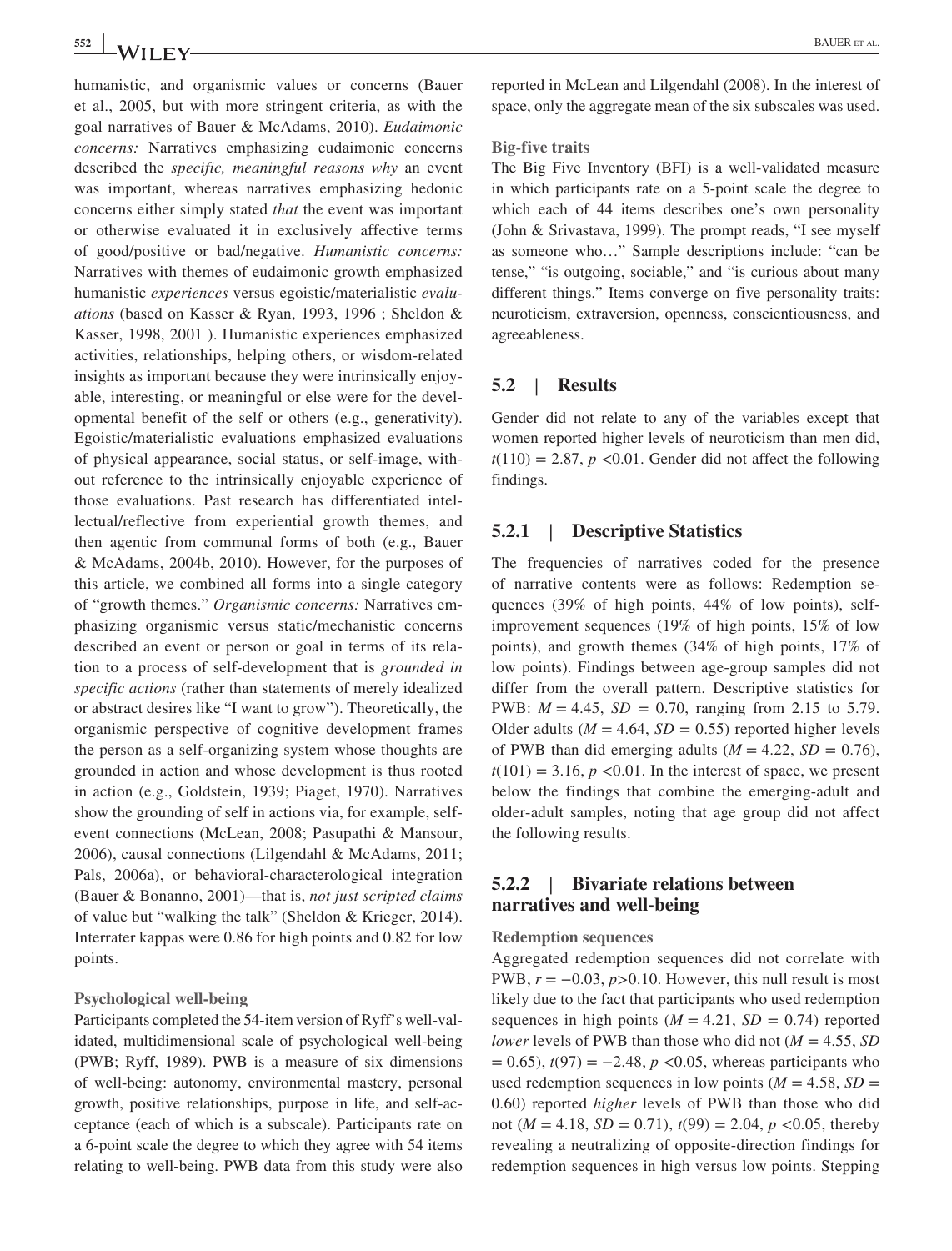

**FIGURE 1** (a) Study 1: The interaction of redemption sequences and type of life event in predicting psychological well‐being, (b) Study 2: The interaction of redemption sequences and type of life event in predicting life satisfaction

beyond bivariate relations, an ANOVA revealed a significant interaction of life event (high vs. low point) by redemption sequence (presence vs. absence),  $F(1, 204) =$ 10.16,  $p < 0.01$  (means reported in Figure 1a). After observing this unexpected finding, we wondered whether some people (such as extraverts or those prone toward positive self-presentation) would interpret the task of telling about a high point as an event that *should* be told as thoroughly positive (i.e., with no negativity, even if things turned out well in the end). We report these findings in the section on traits, below.

#### **Self‐improvement sequences**

Aggregated self‐improvement sequences correlated with PWB,  $r = 0.36$ ,  $p < 0.001$ . Participants who used self-improvement sequences in high points ( $M = 4.73$ ,  $SD = 0.83$ ) reported higher levels of PWB than those who did not  $(M = 4.35,$  $SD = 0.65$ ,  $t(97) = 2.21$ ,  $p \le 0.05$ . Participants who used self-improvement sequences in low points  $(M = 4.94, SD =$ 0.55) reported higher levels of PWB than those who did not  $(M = 4.35, SD = 1.65), t(99) = 3.15, p < 0.01.$ 

Aggregated growth themes correlated with PWB,  $r = 0.52$ , *p* <0.001. Participants who used growth themes in high points  $(M = 4.82, SD = 0.49)$  reported higher levels of PWB than those who did not  $(M = 4.18, SD = 1.71), t(97) = 4.85, p < 0.001$ . Participants who used growth themes in low points  $(M = 4.95$ ,  $SD = 0.48$ ) reported higher levels of PWB than those who did not ( $M = 4.32$ ,  $SD = 0.69$ ),  $t(99) = 3.71$ ,  $p < 0.001$ .

## **5.2.3** | **Regressions of well‐being on positive affective sequences and growth themes**

Next we tested whether positive affective sequences and growth themes predicted PWB independently by a series of multiple regressions of PWB on narrative contents that held bivariate relations with PWB. Verbosity (word count) did not affect the following results. Aggregated growth themes continued to predict PWB, but aggregated self‐improvement sequences no longer did (see Table 1). To test mediation in this study (and Study 2), we used the model of Baron and Kenny (1986), which involves more stringent criteria for mediation than does the currently and widely used model of Preacher & Hayes (2004). Furthermore, we used the Sobel statistic to

**TABLE 1** Study 1: Multiple regressions of PWB on relevant models of competing narrative contents

| <b>Models</b>                                 | $\boldsymbol{B}$ | SE   | $\beta$   |
|-----------------------------------------------|------------------|------|-----------|
| Aggregated across life events                 |                  |      |           |
| Self-improvement<br>sequences                 | 0.06             | 0.14 | 0.04      |
| Growth themes                                 | 0.52             | 0.12 | $0.49***$ |
| <b>High points</b>                            |                  |      |           |
| Redemption sequences                          | $-0.14$          | 0.07 | $-0.19*$  |
| Growth themes                                 | 0.30             | 0.07 | $0.42***$ |
|                                               |                  |      |           |
| Self-improvement<br>sequences                 | $-0.07$          | 0.09 | $-0.08$   |
| Growth themes                                 | 0.47             | 0.09 | $0.42***$ |
| Self-improvement sequences<br>X growth themes | 0.26             | 0.09 | $0.32**$  |
| Low points                                    |                  |      |           |
| Redemption sequences                          | 0.09             | 0.07 | 0.12      |
| Growth themes                                 | 0.29             | 0.09 | $0.32***$ |
|                                               |                  |      |           |
| Self-improvement                              | 0.32             | 0.15 | 0.16      |
| sequences                                     |                  |      |           |
| Growth themes                                 | 0.48             | 0.20 | $0.26*$   |

*Note.* Each model involves a simultaneous regression. \* *p* <0.05. \*\**p* <0.01. \*\*\**p* <0.001.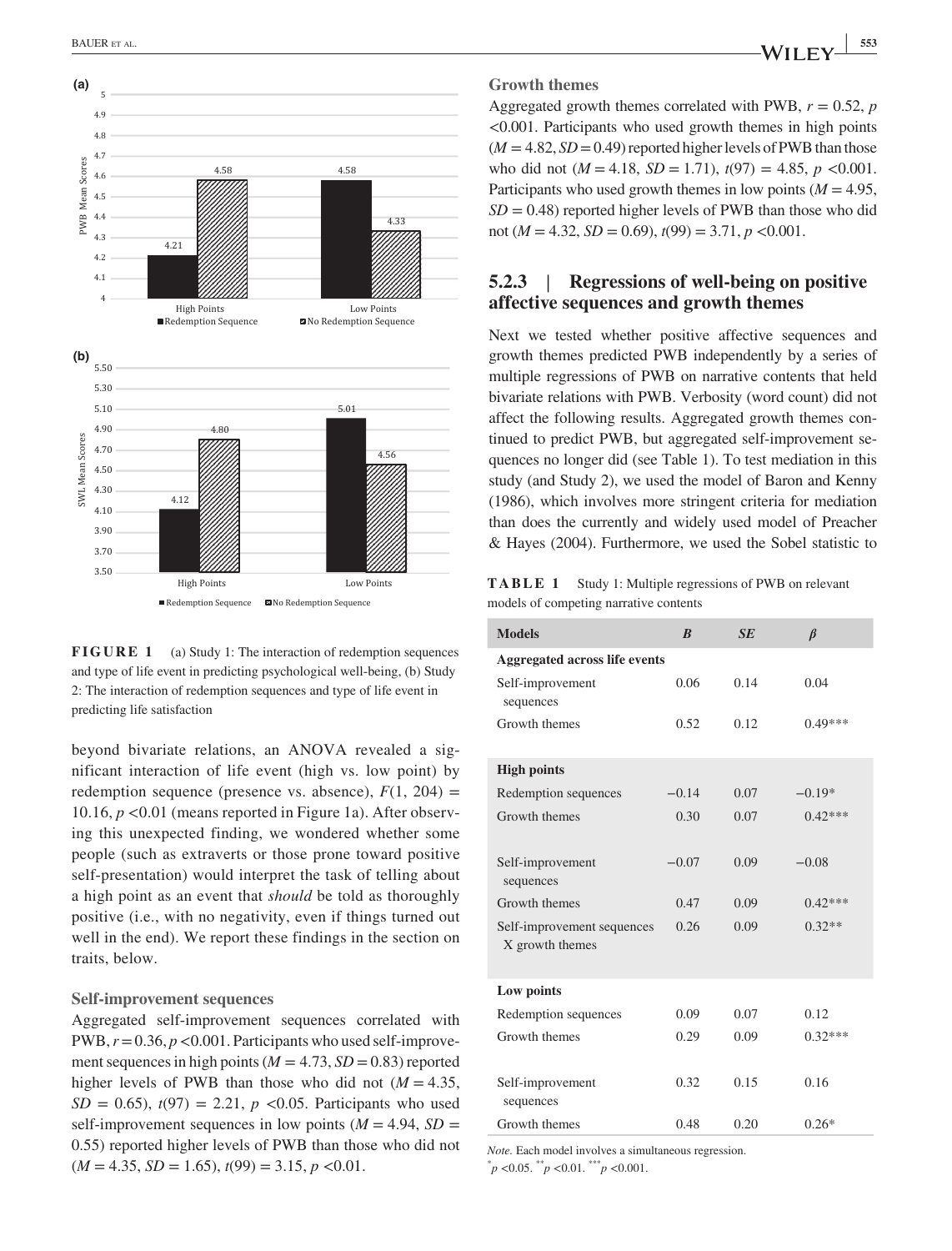infer nontrivial mediation effects, which is appropriate for dichotomous mediators, provided the use of a logistical regression of the potential mediator variable on the predictor variable (MacKinnon, Lockwood, Brown, Want, & Hoffman, 2007).

#### **High points**

Redemption sequences (inversely) and growth themes continued to predict PWB (see Table 1). Growth themes but not self‐improvement sequences continued to predict PWB, reflecting a mediating effect (self‐improvement sequences'  $\beta$  dropped from 0.22 to 0.05, Sobel test = 3.84, *p* <0.001). In other words, self-improvement's relation to well-being was explained by growth themes. As predicted,

the interaction of self‐improvement sequences and growth themes was significant (see also Figure 2a), suggesting that participants who narrated their high points with self‐improvement sequences had especially high levels of well‐ being when the self‐improvement in question dealt with values for personally meaningful activities, relationships, and wisdom rather than for social status, appearances, and self‐image.

## **Low points**

Growth themes continued to predict PWB, whereas low‐point redemption sequences no longer did (see Table 1), reflecting a mediating effect (redemption sequences' *β* dropping from



**FIGURE 2** (a) Study 1: The attainment of eudaimonic growth interaction as the interaction of self-improvement sequences and growth themes in high points in predicting psychological well‐being, (b) Study 2: The attainment of eudaimonic growth interaction as the interaction of self-improvement sequences and growth themes in high points in predicting life satisfaction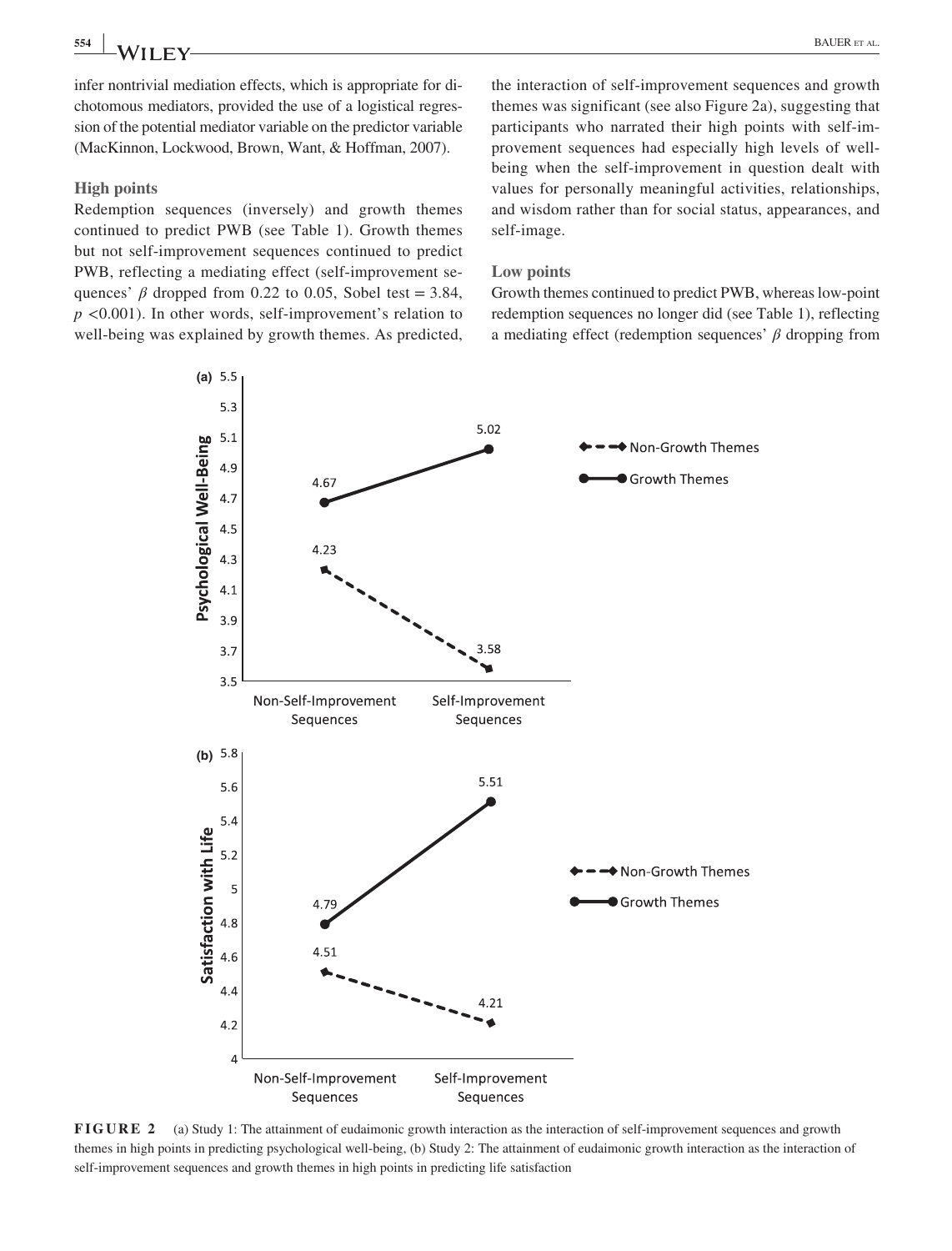0.20 to 0.12, Sobel test =  $3.35, p < 0.01$ ). Growth themes but not self‐improvement sequences continued to predict PWB, reflecting a mediating effect (self‐improvement sequences' *β* dropped from 0.30 to 0.16, Sobel test =  $3.36, p \lt 0.001$ ). In other words, growth themes explained the relations between well-being and both redemption sequences and self-redemption sequences. Contrary to predictions, the interaction of self-improvement sequences and growth themes was not significant for low points.

# **5.2.4** | **Controlling for global affect in narratives**

Growth themes in high points related to positive affect in high points,  $t(104) = 2.02$ ,  $p \lt 0.05$ , and inversely to negative affect in high points,  $t(104) = -1.99$ ,  $p < 0.05$ . No other narrative variable related to global affectivity in the same narrative. Global affectivity in narratives related to PWB in only two ways: Positive affectivity in high points (but not low points) correlated with PWB,  $r = 0.36$ ,  $p < 0.001$ , whereas negative affectivity in low points (but not high points) correlated inversely with PWB,  $r = -0.38$ ,  $p < 0.001$ . So the only potential confound between global affectivity and growth‐ relevant narrative contents involved positive affectivity and growth themes in high points. In a multiple regression, both high-point growth themes,  $B = 0.56$ ,  $SE = 0.13$ ,  $\beta = 0.39$ , *p*  $<0.001$ , and high-point positive affect,  $B = 0.19$ ,  $SE = 0.06$ ,  $\beta$  $= 0.28, p < 0.01$ , continued to predict PWB. All other relations between narrative contents and PWB held when controlling for global affectivity in narratives. Thus, positive affective sequences and growth themes held relations to well‐being that were independent of global affect in those same narratives.

## **5.2.5** | **Controlling for big‐five traits**

In the interest of space, we report only tests between traits and the aggregated narrative variables in predicting PWB. In each case of a bivariate relation between traits and narrative variables, the aggregated narrative variable continued to predict PWB when controlling for traits, which also continued to predict PWB (see Table 2). In other words, aggregated positive affective sequences and aggregated growth themes were each independent of traits in predicting PWB—notably, despite strong bivariate relations between PWB and the traits of neuroticism, extraversion, and conscientiousness—further supporting the incremental validity of narratives (Adler et al., 2016).

To explore possible reasons for the inverse relation between high‐point redemption sequences and well‐being, we found that high‐point redemption sequences correlated with extraversion, inversely,  $r = -0.22$ ,  $p < 0.05$  (but with no other trait). In a multiple regression, extraversion predicted PWB,  $B = 0.06$ ,  $SE = 0.01$ ,  $\beta = 0.55$ ,  $p < 0.001$ , but high-point redemption sequences no longer did,  $B = -0.16$ ,  $SE = 0.12$ , **TABLE 2** Study 1: Multiple regressions of PWB on relevant models of narrative contents and big‐five traits

| <b>Models of traits and</b> |                  |           |            |
|-----------------------------|------------------|-----------|------------|
| aggregated narratives       | $\boldsymbol{B}$ | <b>SE</b> | $\beta$    |
| Neuroticism                 | $-0.06$          | 0.01      | $-0.62***$ |
| Agg. growth themes          | 0.28             | 0.08      | $0.26***$  |
| Extraversion                | 0.05             | 0.01      | $0.52***$  |
| Agg. self-improve. seq.     | 0.24             | 0.11      | $0.19*$    |
| Extraversion                | 0.05             | 0.01      | $0.48***$  |
| Agg. growth themes          | 0.44             | 0.08      | $0.41***$  |
| <b>Openness</b>             | 0.03             | 0.01      | $0.24*$    |
| Agg. self-improve. seq.     | 0.37             | 0.12      | $0.29**$   |
| <b>Openness</b>             | 0.02             | 0.01      | $0.20*$    |
| Agg. growth themes          | 0.51             | 0.09      | $0.48***$  |
| Conscientiousness           | 0.06             | 0.01      | $0.56***$  |
| Agg. self-improve. seq.     | 0.24             | 0.10      | $0.19*$    |
| Conscientiousness           | 0.06             | 0.01      | $0.51***$  |
| Agg. growth themes          | 0.39             | 0.08      | $0.36***$  |

*Note*. Each model involves a simultaneous regression. Among the possible iterations of models of traits and narrative contents, those listed in the table involve traits and narrative contents that held bivariate relations.

 $^{*}p$  <0.05.  $^{*}p$  <0.01.  $^{***}p$  <0.001.

 $\beta = -0.11, p > 0.10$ , reflecting a mediating effect (redemption sequences'  $\beta$  dropped from 0.24 to 0.11, Sobel test = 2.09, *p*  $\leq$ 0.05). Thus extraversion explained the inverse relation between high‐point redemption sequences and PWB.

### **5.3** | **Discussion**

First, we found that redemption sequences in low points predicted higher levels of well‐being, but redemption sequences in high points predicted lower levels of well-being. It is important to note that redemption sequences have a well established tie to well‐being, but only when aggregated across many life events or when looking specifically at low point events or in clinical samples (Adler et al., 2015; Dunlop & Tracy, 2013; McAdams et al., 2001). We note that our base rates for redemption sequences were higher than in the previous study with this dataset (McLean & Lilgendahl, 2008; cf. Study 2), perhaps because we did not use the growth‐themed "bonus points," which we viewed as a confound (see end note #2). Furthermore, previous studies that have analyzed narratives of high points separately from other life events have found no relation between high‐point redemption sequences and well‐being (a non‐significant correlation of −0.10 in Adler et al., 2015; non‐significant statistics were not reported in McLean & Lilgendahl, 2008). The present study is the first to show an inverse, significant relation, so replication is especially important (see Study 2). Notably, we found that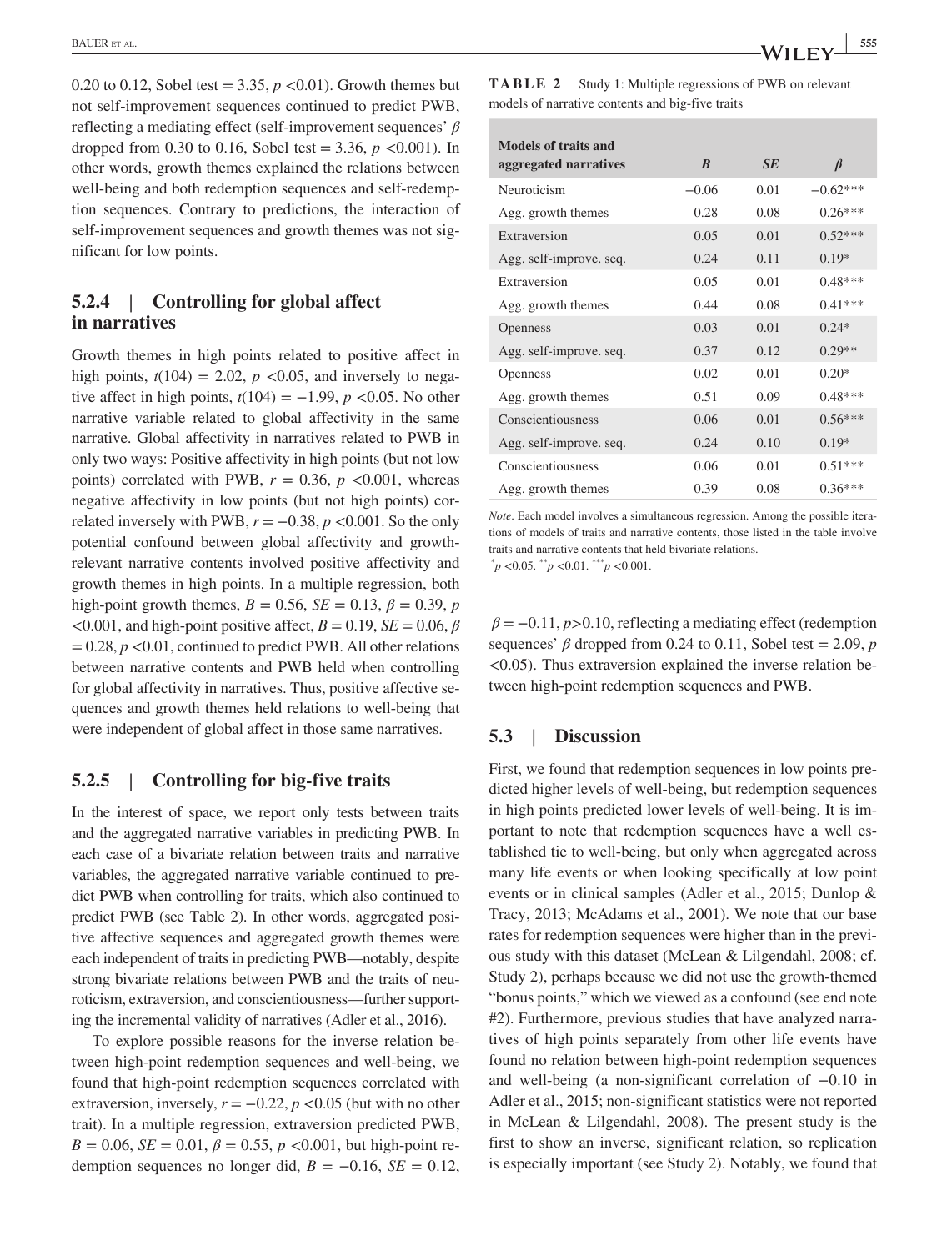trait extraversion statistically explained the inverse relation between high-point redemption and well-being. As for lowpoint narratives, growth themes explained the relation between redemption sequences and well‐being. In other words, affective changes for the better in low points no longer predicted well‐being when considering the statistical effects of valuing eudaimonic growth in life's low points.

Second, we found that self‐improvement sequences and growth themes—each whether in high or low points—predicted higher levels of well‐being. However, we found that growth themes explained relations between self‐improvement sequences and well-being. We had expected that, if any narrative variable mediated the others, then growth themes would mediate positive affective sequences, because growth themes are how people convey what is valued and meaningful about their life events, whereas positive affective sequences merely state that those events change from bad to good. However, in addition to the significant mediation, the interaction of self‐ improvement sequences and growth themes in high points, but not in low points, predicted higher levels of well‐being. In other words, participants whose positive changes in themselves involved eudaimonic growth—i.e., those who claimed to have attained eudaimonic growth—had especially high levels of well‐being.

Third, we found that positive affective sequences and growth themes predicted well‐being when controlling for global affect in the same narratives and when controlling for big‐five traits. Overall, the findings in Study 1 tease apart growth‐oriented features of narrative tone and narrative theme, suggesting that value‐based growth themes held stronger ties to well‐being than did positive changes in affect.

## **6** | **STUDY 2**

In Study 2 we looked to replicate and expand upon the key findings of Study 1. Again we measured redemption sequences, self‐improvement sequences, and growth themes in the narratives of high and low points in life, but in Study 2 we included narratives of a turning point in life, an event that has particular salience to the topic of personal change and development. Turning‐point narratives require the individual to think about change, think about life's difficulties or triumphs or both, and to engage in meaning‐making processes that allow for identity coherence (or lack of it) before and after a major life event (Habermas & Reese, 2015). Furthermore, turning points help tease apart growth‐related interpretations of major life changes as involving developmental opportunities versus mere change (Bauer et al., 2005). For Study 2 we recruited samples of emerging adults (as in Study 1) as well as young and midlife adults. In addition, participants also took a self‐report measure of growth motivation, thereby providing an especially stringent test of narrative versus non‐narrative motives for eudaimonic growth. Satisfaction with life (Diener, Emmons, Larson, & Griffen, 1985) was assessed instead of PWB as a different measure of well-being, even though the hypotheses work the same for both measures of well‐being.

## **6.1** | **Method**

## **6.1.1** | **Participants**

The sample of emerging adults came from a mid‐sized, Midwestern university, included 145 participants (55% women;  $M_{\text{age}} = 18.9 \text{ years}, SD_{\text{age}} = 0.93, \text{ range}_{\text{age}} = 18 -$ 22). Students received course credit for participation. The adult sample was recruited in a Midwestern city through a local newspaper, included 61 participants (69% women;  $M_{\text{age}} = 38.0$  years,  $SD_{\text{age}} = 10.18$ , range<sub>age</sub> 21–60, which is to say, mostly in young adulthood and middle age), who had  $M = $47,000/\text{year}$  in household income  $(SD = $26,000)$  and who received \$40 for participating.

### **6.1.2** | **Measures**

**Narrative prompts and coding**

Each participant was asked to write three narratives of approximately one page each about high and low points in life (as in Study 1), plus a turning point in life (McAdams, 1993). The instructions described turning points as life "episodes through which a person undergoes substantial change," which might be in relationships, in one's work life, in personal interests, or any other domain of life. Participants were told, "We are especially interested in a turning point *in your understanding of yourself*," and were asked to consider concerns of who, what, where, when, and why the even was significant.

As in Study 1, we coded each narrative for redemption sequences, self-improvement sequences, and growth themes. Interrater reliabilities with the kappa statistic were: high‐point redemption sequences, 0.77; low-point redemption sequences, 0.78; turning‐point redemption sequences, 0.80; high‐point self-improvement sequences, 0.81; low-point self-improvement sequences, 0.92; turning‐point self‐improvement sequences, 0.75; high-point growth themes, 0.81; low-point growth themes, 0.70; turning‐point growth themes, 0.77.

#### **Satisfaction with life**

Participants completed the Satisfaction with Life Scale (SWL; Diener et al., 1985). SWL is a well‐validated, simple, five‐item measure of overall life satisfaction. Items include "I am satisfied with my life" and "If I could live my life over, I would change almost nothing." Items are rated on a scale of 1 (*strongly disagree*) to 7 (*strongly agree*).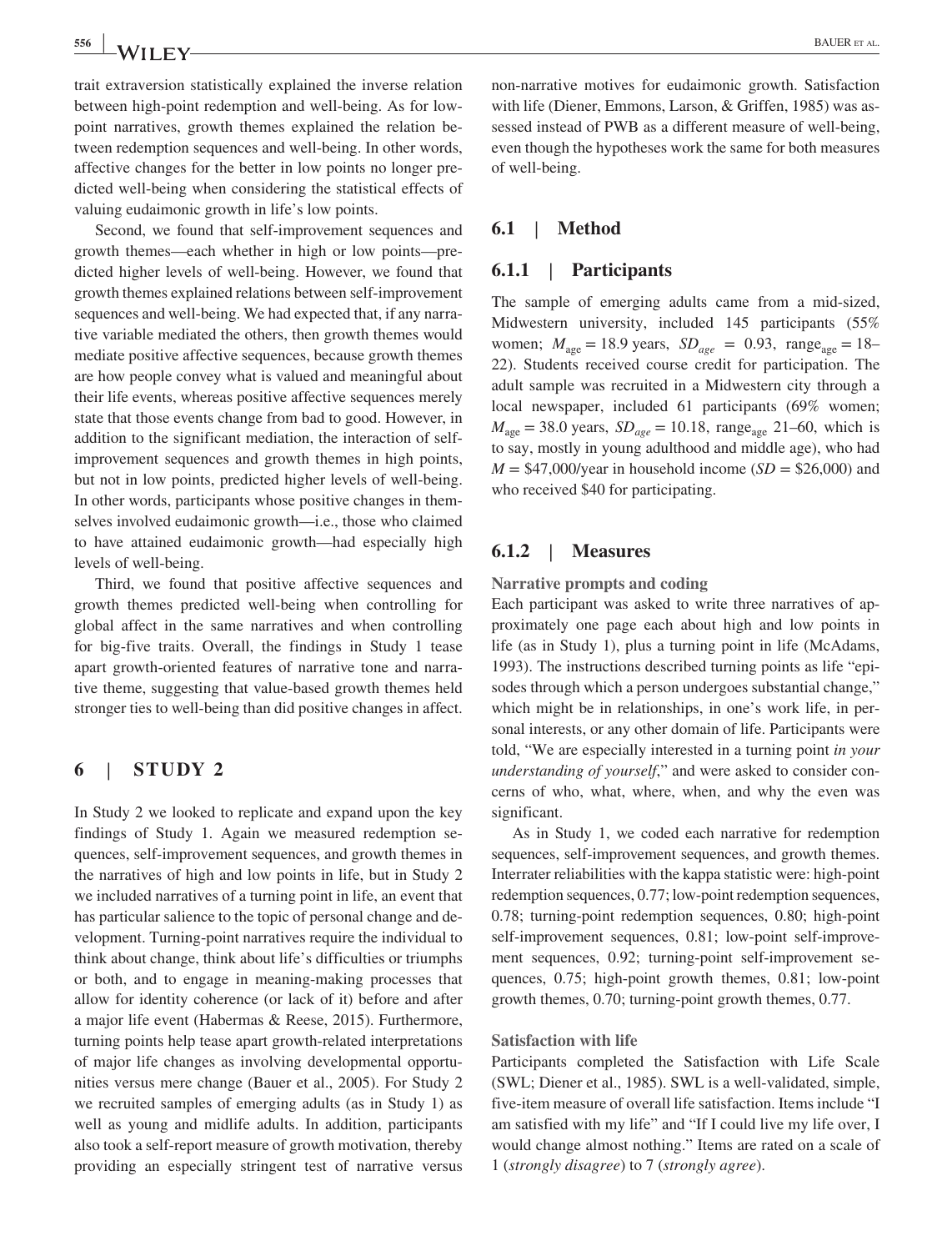**Growth motivation (self‐report, non‐narrative)**

The Growth Motivation Index (GMI – Bauer et al., 2015) measures the degree to which people claim to be motivated by eudaimonic growth, which is defined as in growth themes, except here in an explicit self‐report measure rather than in an implicit and researcher‐coded measure of personal narratives. Again, eudaimonic growth focuses on activities that facilitate meaningful experiences versus evaluations of social status and self-image. The GMI asks participants to rate on 7-point Likerttype scale how often they do particular activities for particular reasons of growth (1 = *never*, 7 = *always*). Sample items are "I make sure to do things in everyday life that are personally enjoyable, interesting, or engaging, rather than things that simply make me look good to others" and "The important activities in my life are activities that involve the people I love." For the student sample, we used the 8-item GMI (Cronbach's alpha = 0.81). For the adult sample, we used an earlier, 6‐item version of the GMI (Cronbach's alpha  $= 0.84$ ). To compare the two versions of the GMI, we converted GMI scores to *z*‐scores.

## **6.2** | **Results**

Gender did not correlate with any of the narrative variables in either sample.

### **6.2.1** | **Descriptive statistics**

The frequencies of narratives coded for the presence of narrative contents were as follows: Redemption sequences (15% of high points, 31% of low points, 41% of turning points), self-improvement sequences (21% of high points, 25% of low points, 31% of turning points), and growth themes (36% of high points, 36% of low points, 37% of turning points). Findings between age‐group samples did not differ from the overall pattern. For SWL, participants overall scored  $M = 4.69$ ,  $SD = 1.35$ , ranging from 1.00 to 7.00. Emerging adults,  $M = 4.89$ ,  $SD = 1.15$ , reported higher levels of SWL than did young-to-midlife adults,  $M = 4.22$ ,  $SD = 1.68$ ,  $t(208) = 3.28$ ,  $p \le 0.001$ . In the interest of space, we present below the findings that combine the two samples, noting that age did not affect the following results.

# **6.2.2** | **Bivariate relations between narratives and well‐being**

**Redemption sequences**

Aggregated redemption sequences did not correlate with SWL,  $r = 0.02$ ,  $p > 0.10$ . However, this null result owed to the fact that participants who used redemption sequences in high points ( $M = 4.15$ ,  $SD = 1.64$ ) reported *lower* levels of SWL than those who did not ( $M = 4.83$ ,  $SD = 1.26$ ),  $t(202)$  $= -2.74$ ,  $p \le 0.01$ , whereas participants who used redemption

sequences in low points  $(M = 5.01, SD = 1.18)$  reported *higher* levels of SWL than those who did not  $(M = 4.56$ ,  $SD = 1.41$ ,  $t(200) = 2.20$ ,  $p \le 0.05$ . As in Study 1, an ANOVA revealed a significant interaction of life event by redemption sequence,  $F(1, 416) = 11.96$ ,  $p < 0.001$  (means reported in Figure 1b). Thus, Study 2 replicated Study 1's novel finding for redemption sequences in high points. Redemption sequences in turning points did not predict SWL (*p*>0.10).

#### **Self‐improvement sequences**

Aggregated self‐improvement sequences correlated with SWL,  $r = 0.27$ ,  $p < 0.001$ . Participants who used self-improvement sequences in high points ( $M = 5.17$ ,  $SD = 1.05$ ) reported higher levels of SWL than those who did not ( $M = 4.58$ ,  $SD = 1.40$ ),  $t(202) = 2.60$ ,  $p < 0.01$ . Participants who used self-improvement sequences in low points  $(M = 5.07, SD = 1.09)$  reported higher levels of SWL than those who did not  $(M = 4.57$ ,  $SD = 1.41$ ,  $t(200) = 2.29$ ,  $p < 0.05$ . Participants who used self-improvement sequences in turning points  $(M = 5.11$ ,  $SD = 1.20$ ) reported higher levels of SWL than those who did not (*M* = 4.52, *SD* = 1.38), *t*(196) = 2.92, *p* <0.01.

#### **Growth themes**

Aggregated growth themes correlated with SWL,  $r = 0.43$ ,  $p$ <0.001. Participants who used growth themes in high points  $(M = 5.10, SD = 1.33)$  reported higher levels of SWL than those who did not  $(M = 4.48, SD = 1.22), t(202) = 3.22, p$ <0.001. Participants who used growth themes in low points  $(M = 5.23, SD = 1.12)$  reported higher levels of SWL than those who did not  $(M = 4.41, SD = 1.39)$ ,  $t(200) = 4.32, p$ <0.001. Participants who used growth themes in turning points  $(M = 5.28, SD = 1.18)$  reported higher levels of SWL than those who did not ( $M = 4.36$ ,  $SD = 1.38$ ),  $t(196) = 4.92$ ,  $p < 0.001$ .

# **6.2.3** | **Regressions of well‐being on positive affective sequences and growth themes**

Next we tested whether positive affective sequences and growth themes predicted SWL independently by a series of multiple regressions of SWL on narrative contents that held bivariate relations with SWL. Verbosity (word count) did not affect the following results. Aggregated growth themes continued to predict SWL, but aggregated self‐improvement sequences no longer did (see Table 3).

#### **High points**

High-point redemption sequences and high-point growth themes predicted SWL independently (see Table 3). High‐ point growth themes but not self‐improvement sequences predicted SWL, reflecting a mediating effect (self‐improvement sequences' *β* dropped from 0.18 to 0.11, Sobel test  $= 2.98$ ,  $p \le 0.01$ ). As in Study 1, the predicted interaction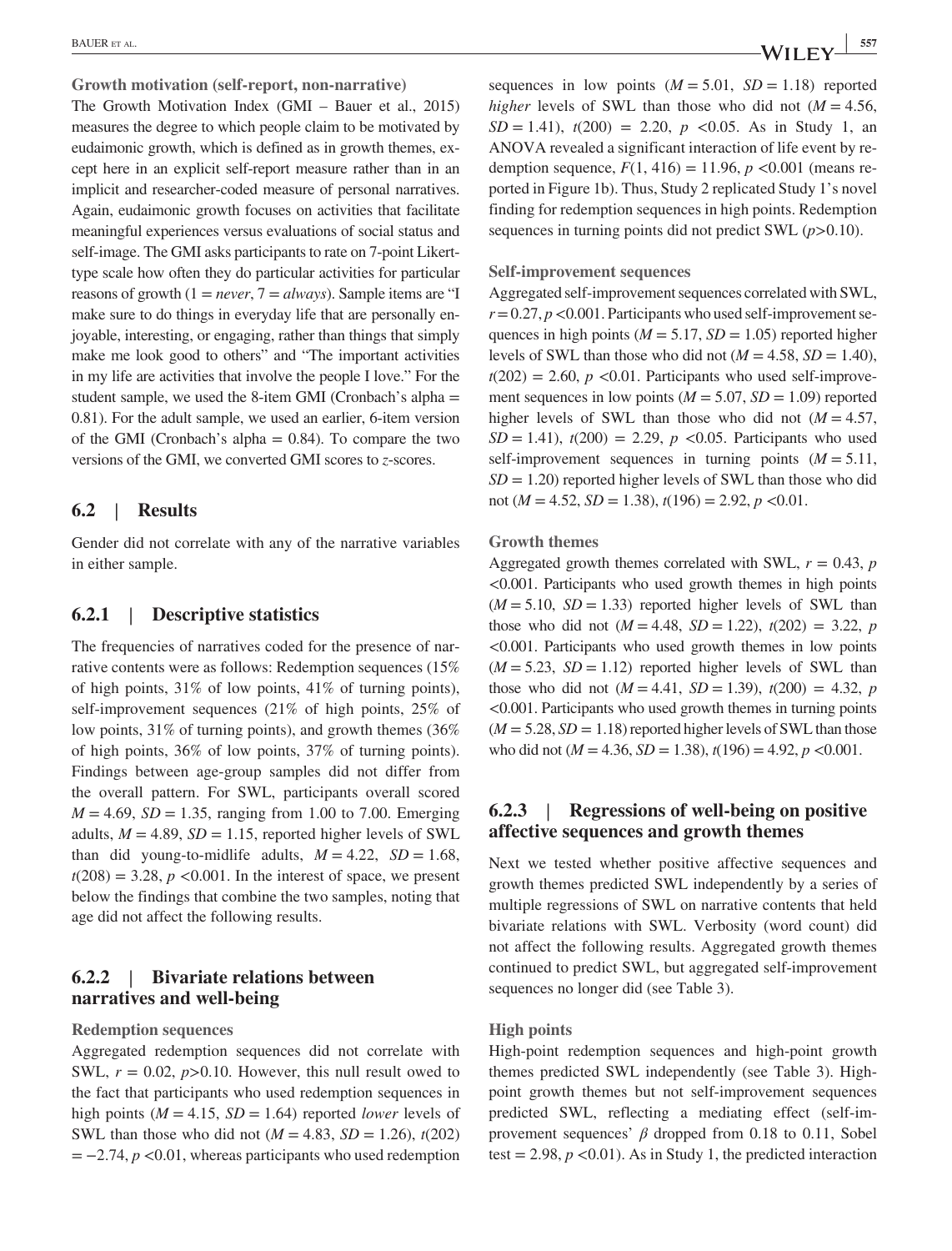|                                               | <b>SWL</b>       |      |           |
|-----------------------------------------------|------------------|------|-----------|
| <b>Models</b>                                 | $\boldsymbol{B}$ | SE   | $\beta$   |
| <b>Aggregated across life events</b>          |                  |      |           |
| Self-improvement sequences                    | 0.12             | 0.10 | 0.09      |
| Growth themes                                 | 0.51             | 0.10 | $0.38***$ |
| <b>High points</b>                            |                  |      |           |
| Redemption sequences                          | $-0.37$          | 0.12 | $-0.21**$ |
| Growth themes                                 | 0.33             | 0.09 | $0.24***$ |
| Self-improvement sequences                    | 0.10             | 0.13 | 0.06      |
| Growth themes                                 | 0.40             | 0.13 | $0.28**$  |
| Self-improvement sequences X<br>growth themes | 0.26             | 0.13 | $0.17*$   |
| Low points                                    |                  |      |           |
| Redemption sequences                          | 0.10             | 0.10 | 0.07      |
| Growth themes                                 | 0.38             | 0.10 | $0.27***$ |
| Self-improvement sequences                    | $-0.03$          | 0.13 | $-0.02$   |
| Growth themes                                 | 0.54             | 0.12 | $0.30***$ |
| <b>Turning points</b>                         |                  |      |           |
| Self-improvement sequences                    | 0.12             | 0.11 | 0.08      |
| Growth themes                                 | 0.41             | 0.10 | $0.29***$ |
| Narrative v. non-narrative growth motives     |                  |      |           |
| Growth Motivation Index                       | 0.24             | 0.09 | $0.18**$  |
| Aggregated growth themes                      | 0.51             | 0.09 | $0.37***$ |
| Growth Motivation Index                       | 0.33             | 0.09 | $0.24***$ |
| High-point growth themes                      | 0.46             | 0.19 | $0.16*$   |
| Growth Motivation Index                       | 0.31             | 0.09 | $0.22***$ |

**TABLE 3** Study 2: Multiple regressions of SWL on relevant

*Note*. Each model involves a simultaneous regression. SWLS = Satisfaction with Life Scale.

Turning-point growth themes  $0.82$  0.19  $0.29***$ 

\* *p* <0.05. \*\**p* <0.01. \*\*\**p* <0.001.

of self‐improvement sequences and growth themes was significant (see Figure 2b).

#### **Low points**

Low-point growth themes but not low-point redemption sequences continued to predict SWL (see Table 3), reflecting a mediating effect (redemption sequences' *β* dropped from 0.15 to 0.07, Sobel test =  $3.25, p < 0.001$ ). Low-point growth themes but not low‐point self‐improvement sequences continued to predict SWL, reflecting a mediating effect (self‐improvement sequences'  $\beta$  dropped from 0.16 to  $-0.02$ , Sobel test  $= 4.05$ ,  $p \le 0.001$ ). The predicted interaction was not significant, just as in Study 1. Overall, in low points, growth themes explained the bivariate relations between SWL and both redemption sequences and self-improvement sequences.

#### **Turning points**

Turning‐point growth themes but not turning‐point self‐improvement sequences continued to predict SWL (see Table 3), reflecting a mediating effect (self‐improvement sequences' *β* dropped from 0.17 to 0.06, Sobel test = 3.52, *p* <0.001). The interaction was not significant. Thus in turning points themes of eudaimonic growth outweighed merely positive hedonic change in predicting well‐being (see also Bauer et al., 2005).

# **6.2.4** | **Growth themes, growth motivation, and well‐being**

#### **Bivariate relations**

Among narrative variables, only growth themes predicted GMI. Aggregate growth themes correlated with GMI,  $r =$ 0.26,  $p \leq 0.001$ . Participants who used growth themes in high points ( $M = 0.31$ ,  $SD = 0.92$ ) reported higher levels of GMI than those who did not  $(M = -0.16, SD = 1.00)$ ,  $t(202)$  $= 3.31, p \le 0.001$ . Participants who used growth themes in turning points  $(M = 0.21, SD = 0.98)$  reported higher levels of GMI than those who did not  $(M = -0.12, SD = 1.99)$ ,  $t(196) = 2.30$ ,  $p \le 0.05$ . Neither redemption sequences nor self-improvement sequences in any life event predicted GMI. Neither did growth themes in low points. GMI correlated with SWL,  $r = 0.28$ ,  $p < 0.001$ .

#### **Regressions of well‐being**

In the three regression models that were relevant (based on bivariate relations), growth themes and GMI each predicted SWL independently (see Table 3). In other words, people's explicit reports of how much they were motivated by the idea of growth correlated moderately (at most) with their implicit use of those same motives in their personal narratives. Yet these explicit and implicit measures of growth motives explained different portions of the variance in those people's levels of well‐being. This was an especially stringent test of differences between narrative and self‐report measures, since growth themes and GMI were both defined in terms of the same principles of eudaimonic growth.

#### **6.3** | **Discussion**

Study 2 replicated Study 1 in a four main ways. First, redemption sequences in low points predicted higher levels of wellbeing but in high points predicted lower levels of well-being.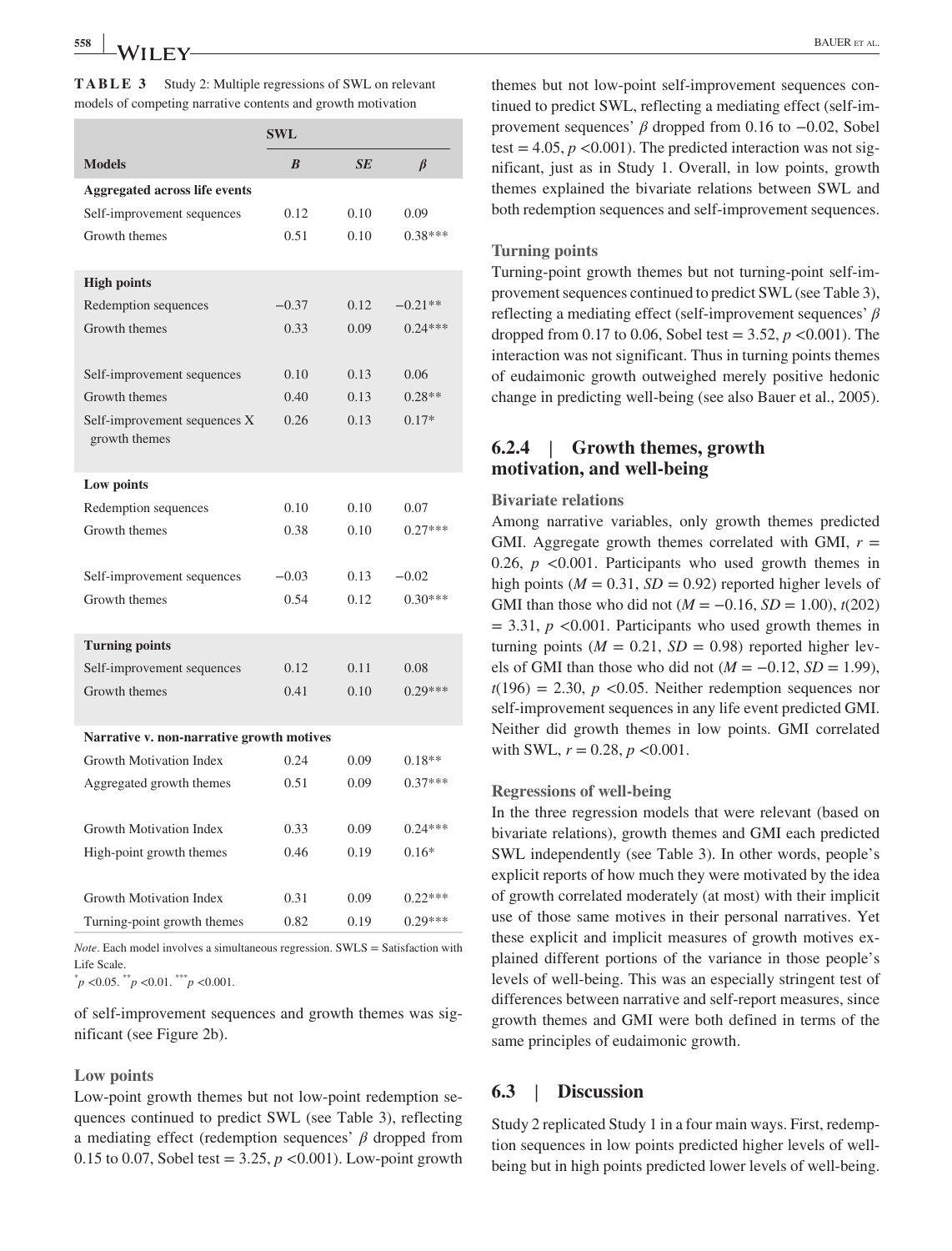Second, self-improvement sequences and growth themes—in both high and low points, as well as in turning points—predicted well-being. Third, growth themes mediated all predicted relations between positive affective sequences and well-being. Fourth, self-improvement sequences and growth themes interacted in high points, but not in other life events, to predict well‐being, such that participants whose positive changes in themselves involved eudaimonic growth had especially high levels of well‐being.

Study 2 also included narratives of turning points in life, in which self-improvement sequences and growth themes, but not redemption sequences, predicted higher levels of well‐being. The null finding for turning‐point redemption sequences replicated a study that found a nonsignificant correlation of −0.15 between turning‐point redemption sequences and well‐being (Adler et al., 2015) and another study that found a nonsignificant correlation of −0.02 between redemption‐related affective sequences and self‐esteem (Nelson et al., 2012). One study that measured turning‐point narratives of Taiwanese women reported that redemption sequences versus contamination sequences (a ratio of sequences in which bad turns good vs. good turns bad) held a significant correlation with well‐being (Liao, Bluck, & Cheng, 2015), but as these authors noted, this finding did not reflect the use of redemption sequences alone, as the other studies have done. As for self‐improvement sequences in turning points, because the interaction with growth themes was not significant, we concluded that participants who reported high levels of well-being narrated their turning points not merely as a change in life (which is what the turning‐point event is about) but rather either as a positive change *in oneself* or as involving personally meaningful activities and relationships. As for the relation between turning‐point growth themes and well‐being, the present findings support past findings (Bauer et al., 2005; using self‐esteem in lieu of well-being, Nelson et al., 2012), even in emerging adulthood. However, we note that studies of adolescents' turning points have shown an inverse relation between meaning-making and well-being (Habermas & Reese, 2015).

Finally, researcher-coded growth themes in personal narratives were related to self‐reported growth motivation, but the two predicted well‐being independently, suggesting that narrative growth themes' relation to well‐being is not merely a matter of claiming in the abstract to be motivated by eudaimonic growth but rather is a matter of interpreting the important, concrete actions in one's life in terms of the theoretical mechanisms of eudaimonic growth.

# **7** | **GENERAL DISCUSSION**

In these studies of personal narratives, we found overall that themes of eudaimonic growth held closer ties to wellbeing than did positive affective sequences of redemption and self‐improvement. Redemption sequences in low points predicted higher levels in well‐being but in low points predicted lower levels of well‐being (and in turning points held no relation to well‐being). In contrast, self‐improvement sequences and growth themes each predicted well‐being across high, low, and turning points. Wherever positive affective sequences predicted well‐being in an expected manner, growth themes explained those relations. Finally, growth‐relevant narratives continued to predict well‐being when controlling global narrative affect, big‐five traits, and non‐narrative growth motivation. We note the correlational nature of these data—that the relations between narratives and well‐being are of a predictive, not causal, nature. These findings support a claim of the model of eudaimonic growth (Bauer, 2016) that well‐being has more to do with the eudaimonic value orientation of one's self‐identity than with its hedonic affect.

# **7.1** | **Redemption sequences, growth themes, and well‐being**

Participants who narrated their life's *low* points with redemption sequences reported higher levels of well‐being, as expected. Redemption sequences in low points seem to reflect a buoyant or resilient approach to difficult life events (McAdams, 2013b), a form of identity‐reconstructive processing (Adler & Poulin, 2006; Dunlop & Tracy, 2013), and effortful processing of recovery that enables one to make good things happen or to see light at the end of the tunnel (e.g., Banks & Salmon, 2013; Dunlop & Tracy, 2013; King & Miner, 2000; Lilgendahl, 2014; Lilgendahl & McAdams, 2011; Lyubomirsky, Sousa, & Dickerhoof, 2006). However, we found that low-point redemption's relation to wellbeing owed more to redemption's tie to themes of eudaimonic growth than to its constitutive evaluations of affectively getting better. Eudaimonic, humanistic valuing taps into a deeper feature of self-identity than does hedonic gain (Bauer, 2016; Kasser & Ryan, 1993, 1996 ; Sheldon & Houser‐Marko, 2001).

However, the difference between low points and high points as a situational context (Bauer et al., 2005; Cox & McAdams, 2014; Dunlop, Walker, & Wiens, 2013; Lilgendahl, 2014) was stronger than expected for redemption sequences. Redemption sequences in *high* points have previously shown *no* relation to well-being (Adler et al., 2015; McLean & Lilgendahl, 2008), but in two studies we found that participants with redemption sequences in high points reported *lower* levels of well‐being. This finding is difficult to explain theoretically—as are the previous, null findings. Intuitively speaking, perhaps happy people (i.e., those reporting high levels of well‐being) are less likely to mention negative emotionality (even if it turns positive) when asked to describe a pleasurable event. We found that happy people told happy stories: Low points ended well, and high points started and ended well. Plus, extraverts, who are prone toward positivity (John & Srivastava, 1999), were less likely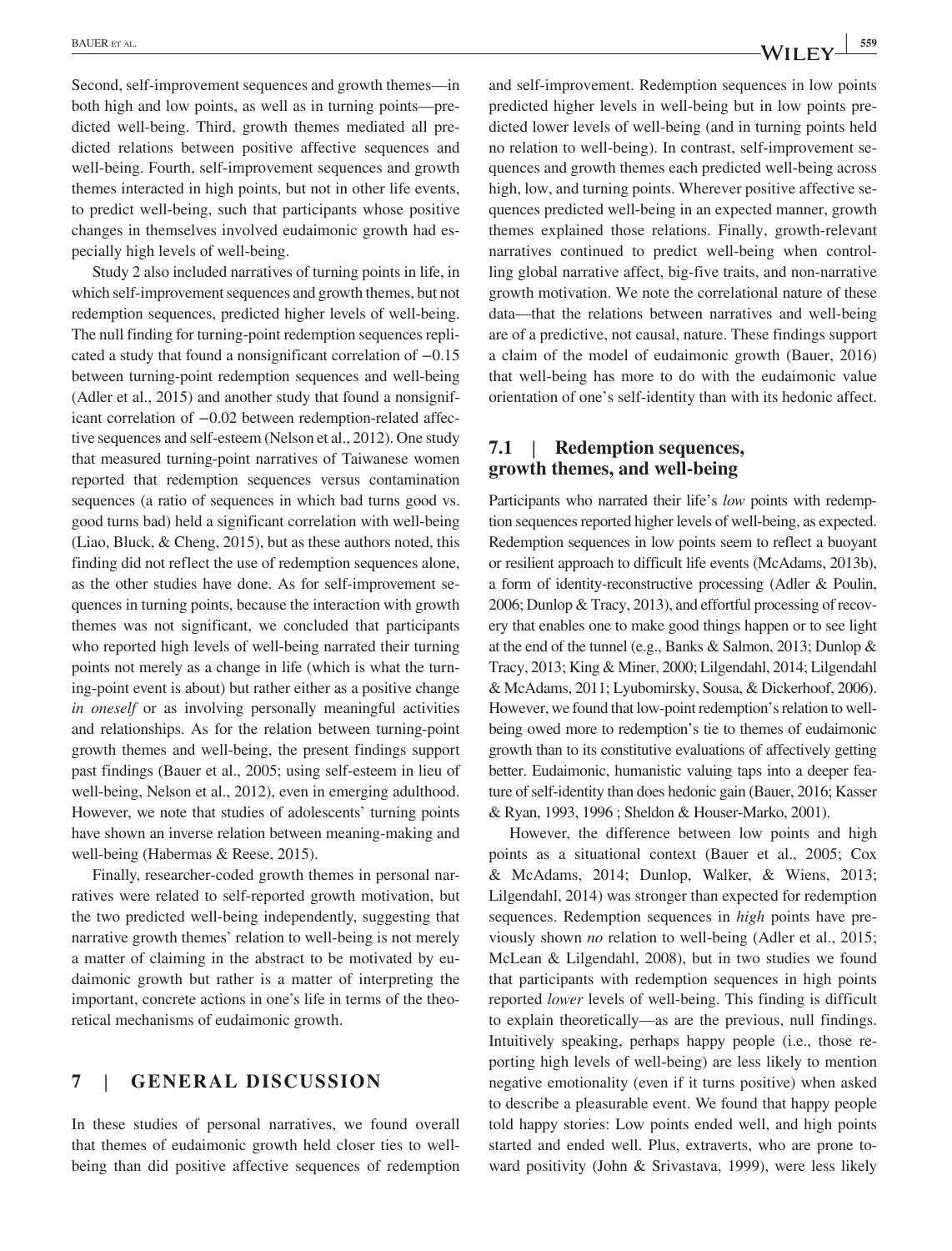than introverts to narrate their high points with redemption sequences, which explained the relation between high-point redemption sequences and lower well‐being. Based on research to this point, redemption sequences in high points have either no relation or an inverse relation to well‐being—the latter of which can be explained by trait extraversion.

While the present findings might seem to suggest that redemption sequences in high points are undesirable, or that redemption sequences in low points do not matter as much as growth themes, we note that, when research participants were given the option to write about either positive or negative life events, redemption sequences and growth themes predicted well-being independently (Philippe et al., 2011). Furthermore, the present studies involved samples that were *not* recruited for currently experiencing difficult events (c.f. Adler & Poulin, 2009; Dunlop & Tracy, 2013). We expect that redemption sequences would predict well-being independently of growth themes during times of loss and potential trauma, that is, in times when simply getting better (i.e., recovering – Bonanno, 2004) is extremely important in itself, regardless of themes.

# **7.2** | **Self‐improvement sequences, growth themes, and well‐being**

Self-improvement sequences were found to predict well-being in life's high points, low points, and turning points. However, in each event in both studies, growth themes statistically explained the relation between self‐improvement sequences and well-being. Again, the valuing of eudaimonic growth was more closely tied to well‐being than was the affective evaluation of becoming better. In the introduction we noted that, for a narrative to convey (a) the *attainment* of (b) *intrinsically meaningful (not status/image‐oriented) growth*, this narrative would need *both* a self-improvement sequence (to express the perception of hedonic self‐improvement – Sedikides & Hepper, 2009) and a growth theme (to express that improvement's eudaimonic, humanistic, and organismic value orientation – Bauer, 2016). Indeed we found such an interaction in both studies, but only for narratives of high points. Participants who narrated their high points with self-improvement sequences were especially likely to report high levels of well‐being if they framed that self-improvement in terms of personally meaningful activities or relationships, helping others, or wise insights rather than social status, appearances, and seeking approval.

## **7.3** | **A stringent test of incremental validity**

While the uniqueness of narratives within the personological system has been well established in research (Adler et al., 2016), it is important that narrative measures continue to demonstrate incremental validity. Overall, we found that positive affective sequences and growth themes were not mere byproducts of global narrative affect, traits, or self‐reported

growth motives. Study 2 provided an especially rigorous test: The measures of narrative growth themes and the self‐ report GMI scale were both designed by the first author and colleagues to measure motives for eudaimonic growth both implicitly in researcher‐coded narratives and explicitly in a self-report questionnaire (e.g., Bauer et al., 2005; Bauer et al., 2015). Generally speaking, explicit and implicit measures of personal motives have been shown to have little relation (e.g., McClelland, Koestner, & Weinberger, 1989; Schultheiss, Yankova, Dirlikov, & Schad, 2009), unless the measures are carefully matched in content (Thrash, Elliot, & Schultheiss, 2007), as is the case here. Why might growth narratives predict well‐being independently of GMI? We suspect that self‐reported growth motivation reflected an *abstract, decontextualized* construal of one's growth motives, whereas researcher‐coded, narrative themes of growth reflected *concrete, contextualized* construals of one's growth motives.

## **7.4** | **Conclusion**

It is one thing for one's life to change from bad to good (redemption) or for one to become better (self-improvement), but it is another to focus, even amid life's difficulties, on those activities and relationships that one would want in life if one were not so consumed by one's difficulties (i.e., a growth vs. safety orientation – Maslow, 1968). Using narrative methods, we disentangled how people use growth-relevant ideas simultaneously when thinking about the *same* major life event and then to see the relation among these disentangled ideas and other facets of personality like well‐being, traits, and non‐ narrative growth motivation. In the present studies, we found that perceptions of positive change in one's life were not as indicative of well-being as the valuing of eudaimonic growth, that is, wanting to cultivate personally meaningful activities or relationships, helping others, or wisdom.

## **ACKNOWLEDGMENT**

We express our deepest thanks to Kate McLean for access to raw narratives and data for Study 1 as well as for her comments on a draft of this manuscript. We wish to thank Julie Prosser, Mitch Brown, Joe DeBrosse, Carrie Underwood, Ashley Ann Marshall, Jerica Brunswick, Alena Greco, Mary Holtzhauser, Madeline Auge, Luke Kapolnek, and Liz Pastina for their narrative coding. We also thank Matt Montoya and Nate Herr for their insights on statistics.

# **CONFLICT OF INTERESTS**

The authors declared no potential conflicts of interest with respect to the research, authorship, and/or publication of this article.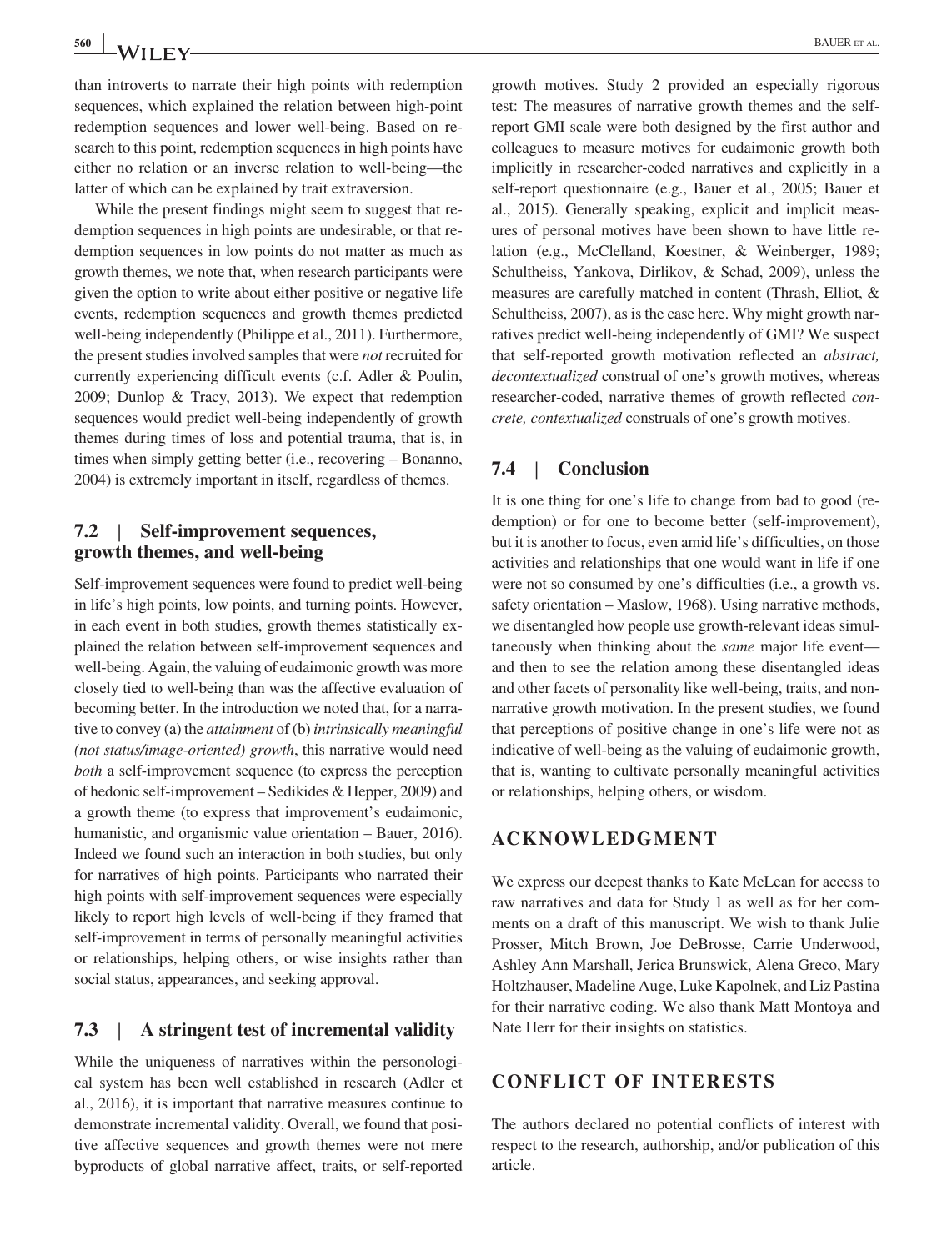#### **ENDNOTES**

- <sup>1</sup> Our main point is to demonstrate that redemption sequences measure changes in affect, not value or motivation. Some confusion in the field may result from the fact that redemption sequences have been framed in terms of themes and other narrative elements. In the seminal article on redemption sequences (McAdams et al., 2008), the term "redemption imagery" is used, but the rationale for the term "imagery" is not explained (although on imagery see McAdams, 2006). Recently McAdams and Guo (2015) have used the term "theme" to categorize redemption sequences and four other "themes of redemption" like one's having an early advantage in life, a sensitivity to suffering, moral steadfastness, and prosocial goals. However, those four other themes are themes in the value‐laden sense, as they involve concerns for more than just pain (noting that even sensitivity to suffering plays out as a moral, not merely pleasurable, theme). We note also that those same four themes and redemption sequences have previously been categorized together as elements of a "commitment story" (e.g., McAdams, 2013a; McAdams et al., 1989). We argue in favor of McAdams's (1985, 1993) earlier distinction between narrative tones and themes in terms of affective/emotional valence and values/motives, respectively. Drawing on that model, and by considering in the vast amount of work differentiating hedonia/affect/ satisfaction/pleasure and eudaimonia/value/motivation/meaning, we argue that redemption sequences are not only exclusively about affect but also are best categorized as narrative tone. The fact that they involve affect *over time* does not change the hedonic focus, as time is value‐neutral.
- <sup>2</sup> The coding protocol for redemption sequences awards "bonus points" for redemption sequences that involve growth‐related themes of "enhanced agency," "enhanced communion," and "ultimate concerns." While these themes can possibly be scored separately, most research does not differentiate them (e.g., Adler et al., 2000; McLean & Lilgendahl, 2012), instead following the protocol guidelines to tally a total score for redemption, thereby yielding a single score that does not differentiate redemption sequences that do or do not accompany growth‐related themes. Indeed, in McAdams et al. (2008), the range of redemption scores, *when added across eight life‐story episodes*, was 0 to 11, *M* = 2.92, and  $SD = 2.88$ , suggesting that most redemption sequences do not involve themes of enhanced agency, enhanced communion, or ultimate concerns. Thus, the coding of a redemption sequence does not require the coding of a theme. (Regardless of whether redemption sequences are called "themes," neither the coding protocol—nor any extant article using the term "themes"—provides a rationale for the label of redemption sequences as "themes.") What is necessary, however, is that a redemption sequence involve a change in affect from bad to good. In the present studies, we coded redemption sequences without the bonus points, and growth themes were coded separately (on the difference between agentic and communal growth themes, see Bauer & McAdams, 2010, 2008).

#### **REFERENCES**

Adler, J. M., Chin, E. D., Kolisetty, A. P., & Oltmanns, T. F. (2012). The distinguishing characteristics of narrative identity in adults with features of borderline personality disorder: An empirical investigation. *Journal of Personality Disorders*, *26*, 498–512. [https://doi.](https://doi.org/10.1521/pedi.2012.26.4.498) [org/10.1521/pedi.2012.26.4.498](https://doi.org/10.1521/pedi.2012.26.4.498)

- Adler, J. M., Lodi‐Smith, J., Philippe, F. L., & Houle, I. (2016). The incremental validity of narrative identity in predicting wellbeing: A review of the field and recommendations for the future. *Personality and Social Psychology Review*, *20*, 142–175. [https://doi.](https://doi.org/10.1177/1088868315585068) [org/10.1177/1088868315585068](https://doi.org/10.1177/1088868315585068)
- Adler, J. M., & Poulin, M. J. (2009). The political is personal: Narrating 9/11 and psychological well‐being. *Journal of Personality*, *77*, 903– 932. <https://doi.org/10.1111/j.1467-6494.2009.00569.x>
- Adler, J. M., Turner, A. F., Brookshier, K. M., Monahan, C., Walder‐ Biesanz, I., Harmeling, L. H., … Oltmanns, T. F. (2015). Variation in narrative identity is associated with trajectories of mental health over several years. *Journal of Personality and Social Psychology*, *108*, 476–496. <https://doi.org/10.1037/a0038601>
- Arnett, J. J. (2000). Emerging adulthood: A theory of development from the late teens through the twenties. *American Psychologist*, *55*, 469–480. <https://doi.org/10.1037/0003-066X.55.5.469>
- Banks, M. V., & Salmon, K. (2013). Reasoning about the self in positive and negative ways: Relationship to psychological functioning in young adulthood. *Memory*, *21*, 10–26. [https://doi.org/10.1080/0](https://doi.org/10.1080/09658211.2012.707213) [9658211.2012.707213](https://doi.org/10.1080/09658211.2012.707213)
- Baron, R. M., & Kenny, D. A. (1986). The moderator–mediator variable distinction in social psychological research: Conceptual, strategic, and statistical considerations. *Journal of Personality and Social Psychology*, *51*, 1173–1182. <https://doi.org/10.1037/0022-3514.51.6.1173>
- Bauer, J. J. (2016). Eudaimonic growth: How the transformative self as a good life story cultivates the wellness of one's being. In J. Vittersø (Ed.), *Handbook of eudaimonic well‐being* (pp. 147–174). New York, NY: Springer.
- Bauer, J. J., & Bonanno, G. A. (2001). Doing and being well (for the most part): Adaptive patterns of narrative self‐evaluation during bereavement. *Journal of Personality*, *69*, 451–482. [https://doi.](https://doi.org/10.1111/1467-6494.00152) [org/10.1111/1467-6494.00152](https://doi.org/10.1111/1467-6494.00152)
- Bauer, J. J., King, L. A., & Steger, M. F. (in press). Meaning‐making, self-determination theory, and the question of wisdom in personality. *Journal of Personality*.<https://doi.org/10.1111/jopy.12381>
- Bauer, J. J., & McAdams, D. P. (2004a). Growth goals, maturity, and well‐being. *Developmental Psychology*, *40*, 114–127.
- Bauer, J. J., & McAdams, D. P. (2004b). Personal growth in adults' stories of life transitions. *Journal of Personality*, *72*, 573–602.
- Bauer, J. J., & McAdams, D. P. (2010). Eudaimonic growth: Narrative growth goals predict increases in ego development and subjective well‐being three years later. *Developmental Psychology*, *46*, 761–772.
- Bauer, J. J., McAdams, D. P., & Pals, J. L. (2008). Narrative identity and eudaimonic well‐being. *Journal of Happiness Studies*, *9*, 81– 104. <https://doi.org/10.1007/s10902-006-9021-6>
- Bauer, J. J., McAdams, D. P., & Sakaeda, A. R. (2005). Interpreting the good life: Growth memories in the lives of mature, happy people. *Journal of Personality and Social Psychology*, *88*, 203–217. [https://](https://doi.org/10.1037/0022-3514.88.1.203) [doi.org/10.1037/0022-3514.88.1.203](https://doi.org/10.1037/0022-3514.88.1.203)
- Bauer, J. J., Park, S. W., Montoya, R. M., & Wayment, H. A. (2015). Growth motivation toward two paths of eudaimonic self‐development. *Journal of Happiness Studies*, *16*, 185–210. [https://doi.](https://doi.org/10.1007/s10902-014-9504-9) [org/10.1007/s10902-014-9504-9](https://doi.org/10.1007/s10902-014-9504-9)
- Blagov, P. S., & Singer, J. A. (2004). Four dimentions of self‐defining memories (specificity, meaning, content, and affect) and their relationships to self‐restraint, distress, and repressive defensiveness. *Journal of Personality*, *72*, 481–511.
- Bluck, S., & Glück, J. (2004). Making things better and learning a lesson: Experiencing wisdom across the lifespan. *Journal of Personality*, *72*, 543–572. <https://doi.org/10.1111/j.0022-3506.2004.00272.x>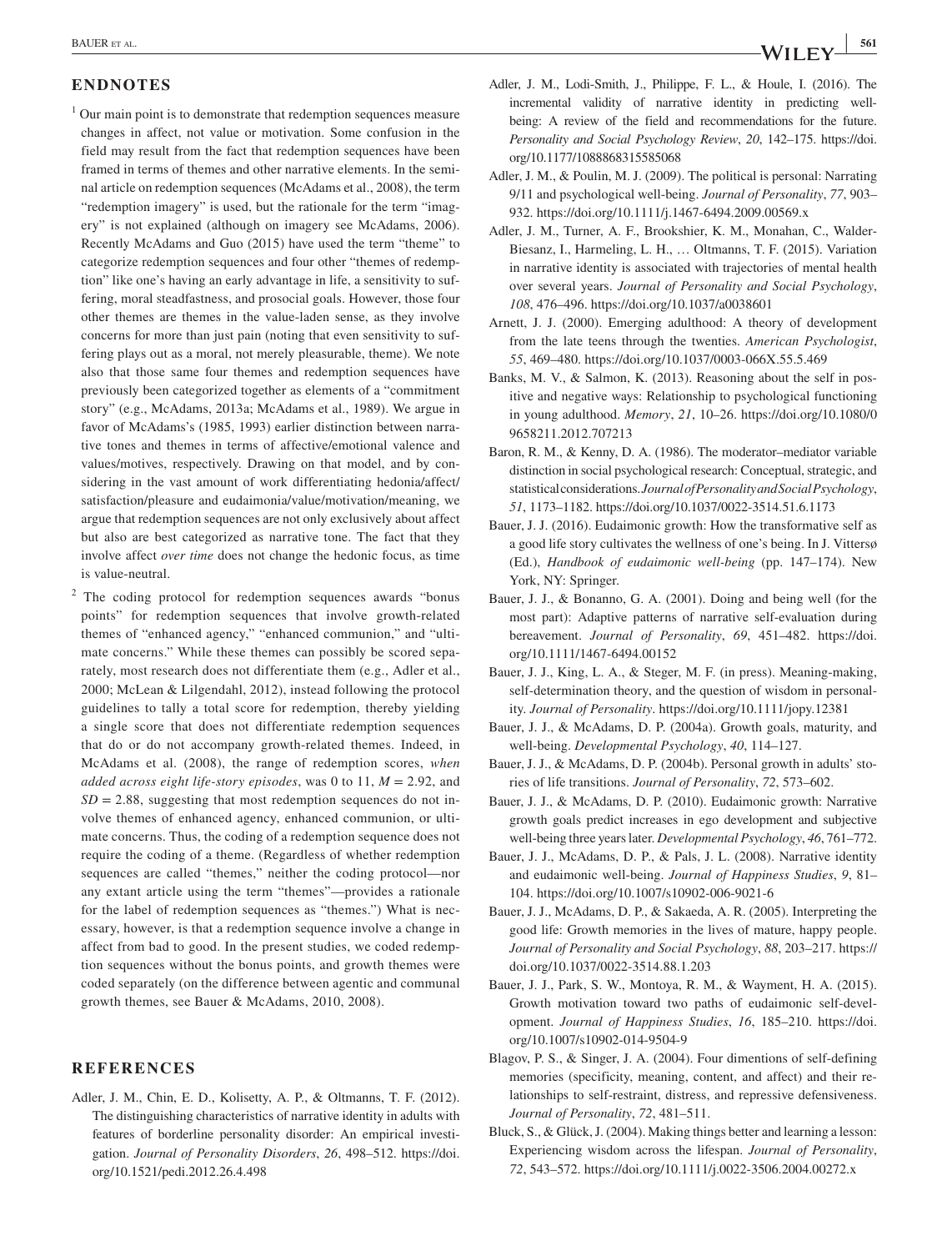**<sup>562</sup> <sup>|</sup>** BAUER et al.

- Bonanno, G. A. (2004). Loss, trauma, and human resilience: Have we underestimated the human capacity to thrive after extremely aversive events? *American Psychologist*, *59*, 20–28. [https://doi.](https://doi.org/10.1037/0003-066X.59.1.20) [org/10.1037/0003-066X.59.1.20](https://doi.org/10.1037/0003-066X.59.1.20)
- Cox, K., & McAdams, D. P. (2014). Meaning making during high and low point life story episodes predicts emotion regulation two years later: How the past informs the future. *Journal of Research in Personality*, *50*, 66–70. [https://doi.org/10.1016/j.](https://doi.org/10.1016/j.jrp.2014.03.004) [jrp.2014.03.004](https://doi.org/10.1016/j.jrp.2014.03.004)
- Deci, E. L., & Ryan, R. M. (2000). The what and why of goal pursuits: Human needs and the self-determination of behavior. *Psychological Inquiry*, *11*, 227–268. [https://doi.org/10.1207/](https://doi.org/10.1207/S15327965PLI1104_01) [S15327965PLI1104\\_01](https://doi.org/10.1207/S15327965PLI1104_01)
- Deci, E. L., & Ryan, R. M. (2012). Motivation, personality, and development within embedded social contexts: An overview of self‐ determination theory. In R. M. Ryan (Ed.), *The Oxford handbook of human motivation* (pp. 85–108). New York: Oxford University. <https://doi.org/10.1093/oxfordhb/9780195399820.013.0006>
- Diener, E., Emmons, R. A., Larson, R. J., & Griffen, S. (1985). The satisfaction with life scale. *Journal of Personality Assessment*, *49*, 71–75. [https://doi.org/10.1207/s15327752jpa4901\\_13](https://doi.org/10.1207/s15327752jpa4901_13)
- Diener, E., Lucas, R. E., & Scollon, C. N. (2006). Beyond the hedonic treadmill: Revising the adaptation theory of wellbeing. *American Psychologist, 61*, 305–314. [https://doi.](https://doi.org/10.1037/0003-066X.61.4.305) [org/10.1037/0003-066X.61.4.305](https://doi.org/10.1037/0003-066X.61.4.305)
- Dunlop, W. L., & Tracy, J. L. (2013). Sobering stories: Narratives of self-redemption predict behavioral change and improved health among recovering alcoholics. *Journal of Personality and Social Psychology*, *104*, 576–590. <https://doi.org/10.1037/a0031185>
- Dunlop, W. L., Walker, L. J., & Wiens, T. K. (2013). What do we know when we know a person across contexts? Examining self-concept differentiation at the three levels of personality. *Journal of Personality*, *81*, 376–389.
- Erikson, E. H. (1950/1994). *Childhood and society*. New York, NY: Norton.
- Goldstein, K. (1939). *The organism, a holistic approach to biology derived from pathological data in man*. New York, NY: American Book Company.
- Graci, M. E., & Fivush, R. (2016). Narrative meaning making, attachment, and psychological growth and stress. *Journal of Social and Personal Relationships*, *34*, 486–509. [https://doi.](https://doi.org/10.1177/0265407516644066) [org/10.1177/0265407516644066](https://doi.org/10.1177/0265407516644066)
- Habermas, T., & Reese, E. (2015). Getting a life takes time: The development of the life story in adolescence, its precursors and consequences. *Human Development*, *58*, 172–201. [https://doi.](https://doi.org/10.1159/000437245) [org/10.1159/000437245](https://doi.org/10.1159/000437245)
- Haybron, D. (2008). *The pursuit of unhappiness*. New York, NY: Oxford University.
- Huta, V., & Ryan, R. M. (2010). Pursuing pleasure or virtue: The differential and overlapping well‐being benefits of hedonic and eudaimonic motives. *Journal of Happiness Studies*, *11*, 735–762. <https://doi.org/10.1007/s10902-009-9171-4>
- Huta, V., & Waterman, A. S. (2014). Eudaimonia and its distinction from hedonia: Developing a classification and terminology for understanding conceptual and operational definitions. *Journal of Happiness Studies*, *15*, 1425–1456. [https://doi.org/10.1007/](https://doi.org/10.1007/s10902-013-9485-0) [s10902-013-9485-0](https://doi.org/10.1007/s10902-013-9485-0)
- John, O. P., & Srivastava, S. (1999). The big five trait taxonomy: History, measurement, and theoretical perspectives. In L. A. Pervin,

& O. P. John (Eds.), *Handbook of personality: Theory and research* (2nd ed.) (pp. 102–138). New York, NY: Guildford.

- Kasser, T., Koestner, R., & Lekes, N. (2002). Early family experiences and adult values: A 26‐year, prospective longitudinal study. *Personality and Social Psychology Bulletin*, *28*, 826–835. [https://](https://doi.org/10.1177/0146167202289011) [doi.org/10.1177/0146167202289011](https://doi.org/10.1177/0146167202289011)
- Kasser, T., & Ryan, R. M. (1993). A dark side of the American dream: Correlates of financial success as a central life aspiration. *Journal of Personality and Social Psychology*, *65*, 410–422. [https://doi.](https://doi.org/10.1037/0022-3514.65.2.410) [org/10.1037/0022-3514.65.2.410](https://doi.org/10.1037/0022-3514.65.2.410)
- Kasser, T., & Ryan, R. M. (1996). Further examining the American dream: Well-being correlates of intrinsic and extrinsic goals. *Personality and Social Psychology Bulletin*, *22*, 281–288.
- King, L. A., & Hicks, J. A. (2007). Whatever happened to "what might have been"? Regrets, happiness, and maturity. *American Psychologist*, *62*, 625–636.<https://doi.org/10.1037/0003-066X.62.7.625>
- King, L. A., & Miner, K. N. (2000). Writing about the perceived benefits of traumatic events: Implications for physical health. *Personality and Social Psychology Bulletin*, *26*, 220–230. [https://](https://doi.org/10.1177/0146167200264008) [doi.org/10.1177/0146167200264008](https://doi.org/10.1177/0146167200264008)
- King, L. A., & Noelle, S. S. (2005). Happy, mature, and gay: Intimacy, power, and difficult times in coming out stories. *Journal of Research in Personality*, *39*, 278–298. [https://doi.org/10.1016/j.](https://doi.org/10.1016/j.jrp.2004.06.002) [jrp.2004.06.002](https://doi.org/10.1016/j.jrp.2004.06.002)
- King, L. A., Scollon, C. K., Ramsey, C., & Williams, T. (2000). Stories of life transition: Subjective well-being and ego development in parents of children with Down Syndrome. *Journal of Research in Personality*, *34*, 509–536. [https://doi.org/10.1006/](https://doi.org/10.1006/jrpe.2000.2285) [jrpe.2000.2285](https://doi.org/10.1006/jrpe.2000.2285)
- King, L. A., & Smith, N. G. (2004). Gay and straight possible selves: Goals, identity, subjective well-being, and personality development. *Journal of Personality*, *72*, 967–994. [https://doi.](https://doi.org/10.1111/j.0022-3506.2004.00287.x) [org/10.1111/j.0022-3506.2004.00287.x](https://doi.org/10.1111/j.0022-3506.2004.00287.x)
- Lilgendahl, J. P. (2014). The dynamic role of identity processes in personality development: Theories, patterns, and new directions. In K. C. McLean, & M. Syed (Eds.), *The Oxford handbook of identity development*. New York, NY: Oxford University. [https://doi.](https://doi.org/10.1093/oxfordhb/9780199936564.013.026) [org/10.1093/oxfordhb/9780199936564.013.026](https://doi.org/10.1093/oxfordhb/9780199936564.013.026)
- Lilgendahl, J. P., Helson, R., & John, O. P. (2013). Does ego development increase during midlife? The effects of openness and accommodative processing of difficult events. *Journal of Personality*, *81*, 403–416. <https://doi.org/10.1111/jopy.12009>
- Lilgendahl, J. P., & McAdams, D. P. (2011). Constructing stories of selfgrowth: How individual differences in patterns of autobiographical reasoning relate to well‐being in midlife. *Journal of Personality*, *79*, 391–428. <https://doi.org/10.1111/j.1467-6494.2010.00688.x>
- Lyubomirsky, S., Sousa, L., & Dickerhoof, R. (2006). The costs and benefits of writing, talking, and thinking about life's triumphs and defeats. *Journal of Personality and Social Psychology*, *90*, 692–708. <https://doi.org/10.1037/0022-3514.90.4.692>
- MacKinnon, D. P., Lockwood, C. M., Brown, C. H., Wang, W., & Hoffman, J. M. (2007). The intermediate endpoint effect in logistic and probit regression. *Clinical Trials*, *4*, 499–513. [https://doi.](https://doi.org/10.1177/1740774507083434) [org/10.1177/1740774507083434](https://doi.org/10.1177/1740774507083434)
- Mansfield, C. D., Pasupathi, M., & McLean, K. C. (2015). Is narrating growth in stories of personal transgressions associated with increased, well‐being, self‐compassion, and forgiveness of others? *Journal of Research in Personality*, *58*, 69–83. [https://doi.](https://doi.org/10.1016/j.jrp.2015.05.008) [org/10.1016/j.jrp.2015.05.008](https://doi.org/10.1016/j.jrp.2015.05.008)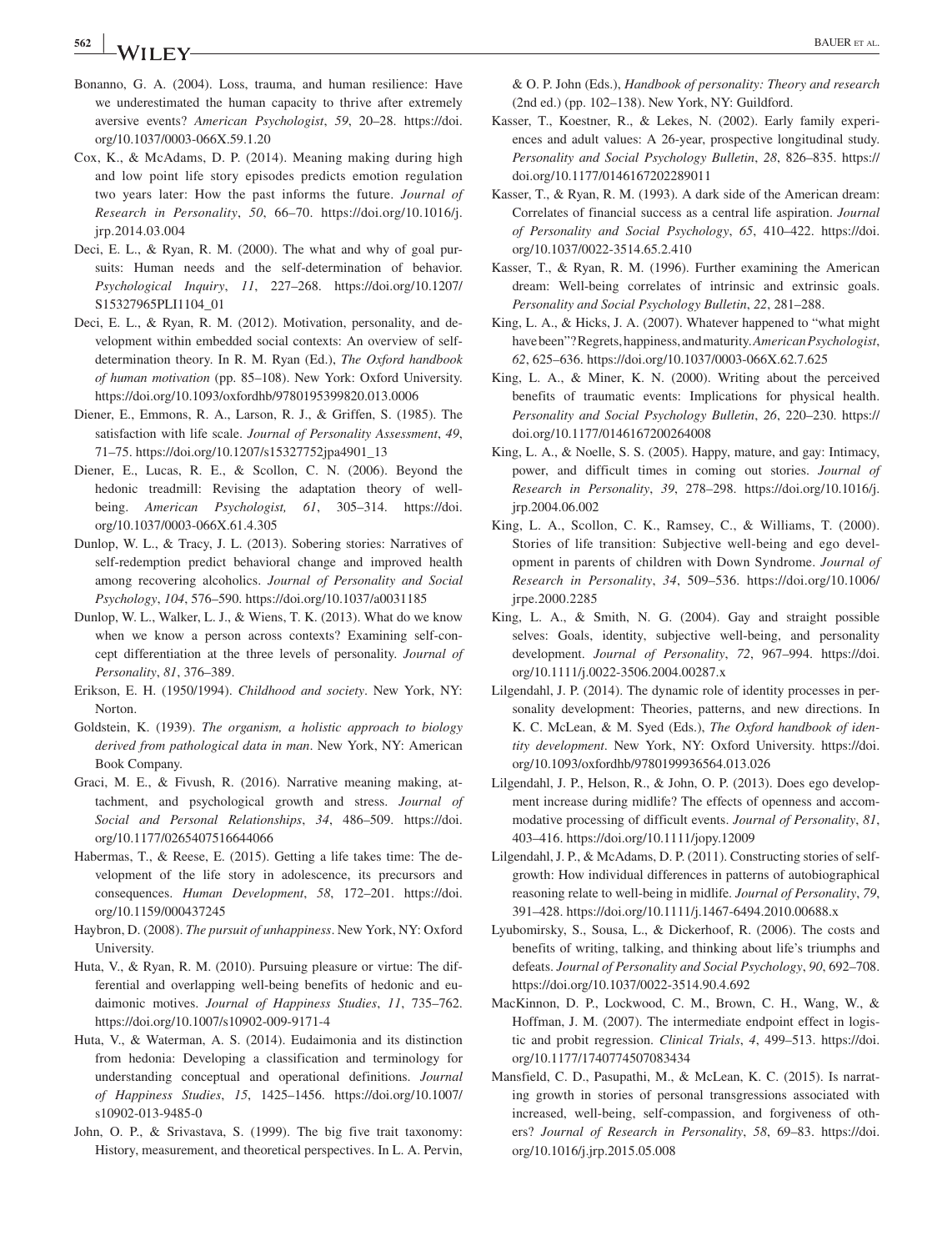- Maslow, A. H. (1968). *Toward a psychology of being*. New York, NY: Van Nostrand Reinhold.
- McAdams, D. P. (1993). *The stories we live by: Personal myths and the making of the self*. New York, NY: Morrow.
- McAdams, D. P. (1999). *Coding narrative accounts of autobiographical scenes for redemption sequences, fourth revision*. Unpublished manuscript.
- McAdams, D. P. (2013a). *The redemptive self: Stories Americans live by*. New York, NY: Oxford University.
- McAdams, D. P. (2013b). The psychological self as actor, agent, and author. *Perspectives on Psychological Science*, *8*, 272–295. [https://](https://doi.org/10.1177/1745691612464657) [doi.org/10.1177/1745691612464657](https://doi.org/10.1177/1745691612464657)
- McAdams, D. P., Bauer, J. J., Sakaeda, A. R., Anyidoho, N. A., Machado, M. A., Magrino‐Failla, K., … Pals, J. L. (2006). Continuity and change in the life story: A longitudinal study of autobiographical memories in emerging adulthood. *Journal of Personality*, *74*, 1371– 1400.<https://doi.org/10.1111/j.1467-6494.2006.00412.x>
- McAdams, D. P., Diamond, A., & de St. Aubin, E., & Mansfield, E. D. (1997). Stories of commitment: The psychosocial construction of generative lives. *Journal of Personality and Social Psychology*, *72*, 678–694. <https://doi.org/10.1037/0022-3514.72.3.678>
- McAdams, D. P., & Guo, J. (2015). Narrating the generative life. *Psychological Science*, *26*, 475–483. [https://doi.](https://doi.org/10.1177/0956797614568318) [org/10.1177/0956797614568318](https://doi.org/10.1177/0956797614568318)
- McAdams, D. P., & Pals, J. L. (2006). A new big five: Fundamental principles for an integrative science of personality. *American Psychologist*, *61*, 204–217. <https://doi.org/10.1037/0003-066X.61.3.204>
- McAdams, D. P., Reynolds, J., Lewis, M., Patten, A. H., & Bowman, P. J. (2001). When bad things turn good and good things turn bad: Sequences of redemption and contamination in life narrative and their relation to psychosocial adaption in midlife adults and in students. *Personality and Social Psychology Bulletin*, *27*, 474–485.
- McClelland, D. C., Koestner, R., & Weinberger, J. (1989). How do selfattributed and implicit motives differ? *Psychological Review*, *96*, 690–702. <https://doi.org/10.1037/0033-295X.96.4.690>
- McLean, K. C. (2005). Late adolescent identity development: Narrative meaning making and memory telling. *Developmental Psychology*, *41*, 683–691. <https://doi.org/10.1037/0012-1649.41.4.683>
- McLean, K. C. (2008). Stories of the young and old: Personal continuity and narrative identity. *Developmental Psychology*, *44*, 254–264.
- McLean, K. C., & Lilgendahl, J. P. (2008). Why recall our highs and lows: Relations between memory functions, age, and well‐being. *Memory*, *16*, 751–762.<https://doi.org/10.1080/09658210802215385>
- McLean, K. C., Pasupathi, M., Greenhoot, A. F., & Fivush, R. (2017). Does intra-individual variability in narration matter and for what? *Journal of Research in Personality*, *69*, 55–66. [https://doi.](https://doi.org/10.1016/j.jrp.2016.04.003) [org/10.1016/j.jrp.2016.04.003](https://doi.org/10.1016/j.jrp.2016.04.003)
- McLean, K. C., Pasupathi, M., & Pals, J. L. (2007). Selves creating stories creating selves: A process model of self‐development. *Personality and Social Psychology Review*, *11*, 262–278. [https://doi.](https://doi.org/10.1177/1088868307301034) [org/10.1177/1088868307301034](https://doi.org/10.1177/1088868307301034)
- McLean, K. C., & Pratt, M. W. (2006). Life's little (and big) lessons: Identity statuses and meaning‐making in the turning point narratives of emerging adults. *Developmental Psychology*, *42*, 714–722. <https://doi.org/10.1037/0012-1649.42.4.714>
- Nelson, G., Van Andel, A. K., Curwood, S. E., Hasford, J., Love, N., Pancer, S. M., & Loomis, C. (2012). Exploring outcomes through narrative: The long‐term impacts of Better Beginnings, Better

Futures on the turning point stories of youth ages 18–19. *American Journal of Community Psychology*, *49*, 294–306.

- O'Brien, E., & Kardas, M. (2016). The implicit meaning of (my) change. *Journal of Personality and Social Psychology*, *111*, 882– 894. <https://doi.org/10.1037/pspi0000073>
- Pals, J. L. (2006a). Constructing the "springboard effect": Causal connections, self‐making, and growth within the life story. In D. P. McAdams, R. Josselson, & A. Leibich (Eds.), *Identity and story: Creating self in narrative* (pp. 175–199). Washington, DC: American Psychological Association.
- Pals, J. L. (2006b). Narrative identity processing of difficult life experiences: Pathways of personality development and positive self-transformation in adulthood. *Journal of Personality*, *74*, 1079–1109.
- Pasupathi, M. (2001). The social construction of the personal past and its implications for adult development. *Psychological Bulletin*, *127*, 651–672. <https://doi.org/10.1037/0033-2909.127.5.651>
- Pasupathi, M., & Mansour, E. (2006). Adult age differences in autobiographical reasoning in narratives. *Developmental Psychology*, *42*, 798–808. <https://doi.org/10.1037/0012-1649.42.5.798>
- Pasupathi, M., Mansour, E., & Brubaker, J. R. (2007). Developing a life story: Constructing relations between self and experience in autobiographical narratives. *Human Development*, *50*, 85–110. [https://doi.](https://doi.org/10.1159/000100939) [org/10.1159/000100939](https://doi.org/10.1159/000100939)
- Philippe, F. L., Koestner, R., Beaulieu‐Pelletier, G., & Lecours, S. (2011). The role of need satisfaction as a distinct and basic psychological component of autobiographical memories: A look at well‐being. *Journal of Personality*, *79*, 905–938. [https://doi.](https://doi.org/10.1111/j.1467-6494.2010.00710.x) [org/10.1111/j.1467-6494.2010.00710.x](https://doi.org/10.1111/j.1467-6494.2010.00710.x)
- Philippe, F. L., Koestner, R., Beaulieu‐Pelletier, G., Lecours, S., & Lekes, N. (2012). The role of episodic memories in current and future well‐being. *Personality and Social Psychology Bulletin*, *38*, 505–519. <https://doi.org/10.1177/0146167211429805>
- Piaget, J. (1970). Piaget's theory. In P. Mussen (Ed.), *Carmichael's manual of child psychology* (pp. 703–732). New York, NY: John Wiley.
- Preacher, K. J., & Hayes, A. F. (2004). SPSS and SAS procedures for estimating indirect effects in simple mediation models. *Behavior Research Methods, 36*, 717–731. <https://doi.org/10.3758/BF03206553>
- Ryan, R. M., & Deci, E. L. (2001). On happiness and human potentials: A review of research on hedonic and eudaimonic well‐being. *Annual Review of Psychology*, *52*, 141–166. [https://doi.org/10.1146/](https://doi.org/10.1146/annurev.psych.52.1.141) [annurev.psych.52.1.141](https://doi.org/10.1146/annurev.psych.52.1.141)
- Ryff, C. D. (1989). Happiness is everything, or is it? Explorations on the meaning of psychological well‐being. *Journal of Personality and Social Psychology*, *57*, 1069–1081. [https://doi.](https://doi.org/10.1037/0022-3514.57.6.1069) [org/10.1037/0022-3514.57.6.1069](https://doi.org/10.1037/0022-3514.57.6.1069)
- Ryff, C. D., & Singer, B. (2008). Know thyself and become what you are: A eudaimonic approach to psychological well‐being. *Journal of Happiness Studies, 9,* 13–39. [https://doi.org/10.1007/](https://doi.org/10.1007/s10902-006-9019-0) [s10902-006-9019-0](https://doi.org/10.1007/s10902-006-9019-0)
- Schultheiss, O. C., Yankova, D., Dirlikov, B., & Schad, D. J. (2009). Are implicit and explicit motive measures statistically independent? A fair and balanced test using the picture story exercise and a cue- and response‐matched questionnaire measure. *Journal of Personality Assessment*, *91*, 72–81.<https://doi.org/10.1080/00223890802484456>
- Schwartz, S. H. (2015). Basic individual values: Sources and consequences. In T. Brosch and D. Sander (Eds.), *Handbook of Value: Perspectives from economics, neuroscience, philosophy, psychology and sociology* (pp. 63–84). [https://doi.org/10.1093/acprof:](https://doi.org/10.1093/acprof:oso/9780198716600.003.0004) [oso/9780198716600.003.0004](https://doi.org/10.1093/acprof:oso/9780198716600.003.0004)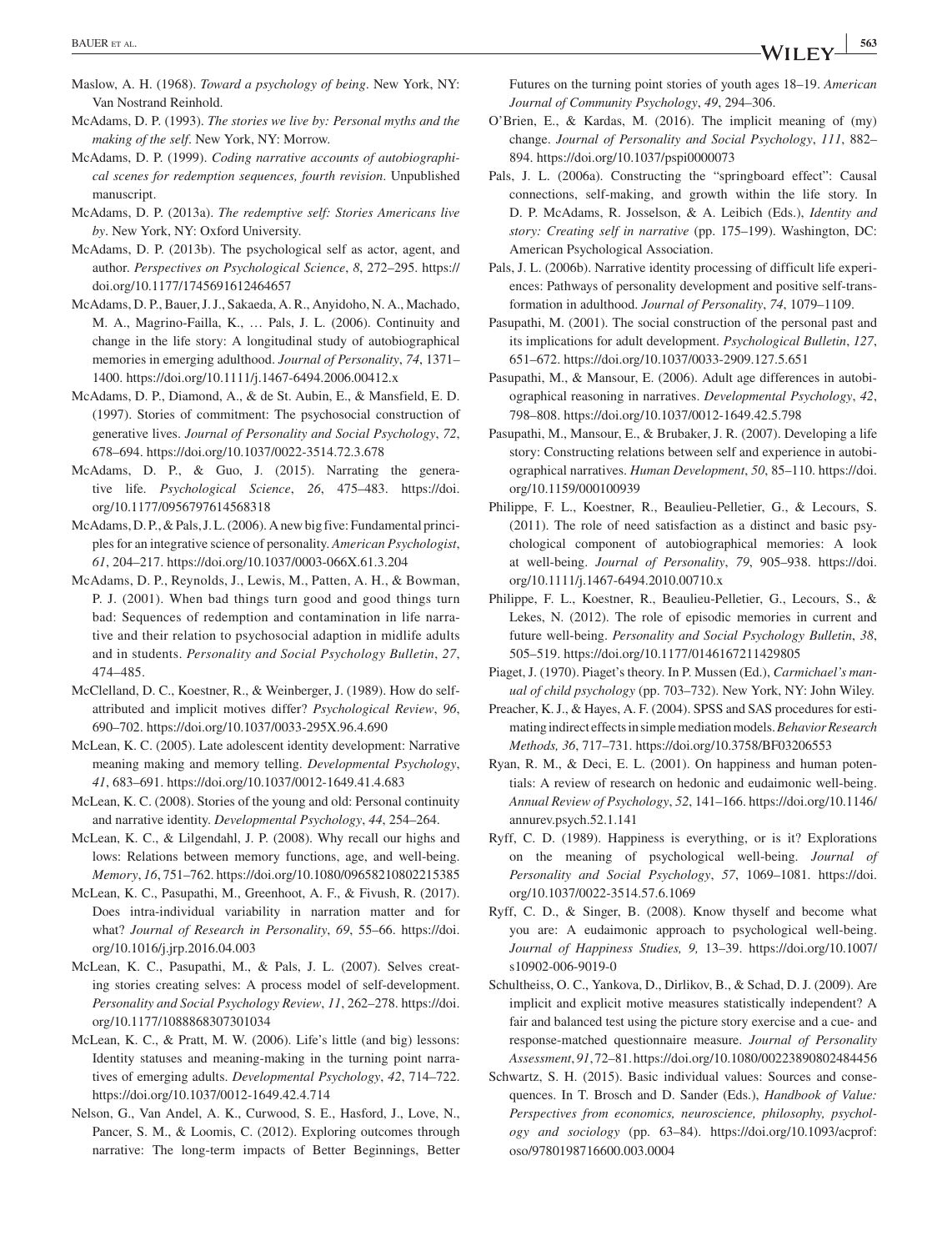- Sedikides, C., & Hepper, E. G. D. (2009). Self‐improvement. *Social and Personality Psychology Compass*, *3*(6), 899–917. [https://doi.](https://doi.org/10.1111/j.1751-9004.2009.00231.x) [org/10.1111/j.1751-9004.2009.00231.x](https://doi.org/10.1111/j.1751-9004.2009.00231.x)
- Sheldon, K. M. (2016). Putting eudaimonia in its place. In J. Vittersø (Ed.), *Handbook of eudaimonic well‐being* (pp. 531–541). New York, NY: Springer.
- Sheldon, K. M., & Houser‐Marko, L. (2001). Self‐concordance, goal attainment, and the pursuit of happiness: Can there be an upward spiral? *Journal of Personality and Social Psychology*, *80*, 152–165. <https://doi.org/10.1037/0022-3514.80.1.152>
- Sheldon, K. M., & Kasser, T. (1998). Pursuing personal goals: Skills enable progress, but not all progress is beneficial. *Personality and Social Psychology Bulletin*, *24*, 1319–1331. [https://doi.](https://doi.org/10.1177/01461672982412006) [org/10.1177/01461672982412006](https://doi.org/10.1177/01461672982412006)
- Sheldon, K. M., & Kasser, T. (2001). Getting older, getting better? Personal strivings and psychosocial maturity across the life-span. *Developmental Psychology*, *34*, 491–501.
- Sheldon, K. M., & Krieger, L. S. (2014). Walking the talk: Value importance, value enactment, and well‐being. *Motivation and Emotion*, *38*, 609–619.<https://doi.org/10.1007/s11031-014-9424-3>
- Steger, M. F. (2016). Hedonia, eudaimonia, and meaning: Me Versus Us; Fleeting Versus Enduring. In J. Vittersø (Ed.), *Handbook of Eudaimonic Wellbeing*. (pp. 175–182). New York: Springer. [https://](https://doi.org/10.1007/978-3-319-42445-3_11) [doi.org/10.1007/978-3-319-42445-3\\_11](https://doi.org/10.1007/978-3-319-42445-3_11)
- Suedfeld, P., & Bluck, S. (1993). Changes in integrative complexity accompanying significant life events: Historical evidence. *Journal of Personality and Social Psychology*, *64*, 124–130. [https://doi.](https://doi.org/10.1037/0022-3514.64.1.124) [org/10.1037/0022-3514.64.1.124](https://doi.org/10.1037/0022-3514.64.1.124)
- Sutin, A. R., & Robins, R. R. (2005). Continuity and correlates of emotions and motives in self‐defining memories. *Journal of Personality*, *73*, 793–824.<https://doi.org/10.1111/j.1467-6494.2005.00329.x>
- Thorne, A., McLean, K. C., & Lawrence, A. M. (2004). When remembering is not enough: Reflecting on self‐defining memories in late adolescence. *Journal of Personality*, *72*, 513–541. [https://doi.](https://doi.org/10.1111/j.0022-3506.2004.00271.x) [org/10.1111/j.0022-3506.2004.00271.x](https://doi.org/10.1111/j.0022-3506.2004.00271.x)
- Thrash, T. M., Elliot, A. J., & Schultheiss, O. C. (2007). Methodological and dispositional predictors of congruence between implicit and explicit need for achievement. *Personality and Social Psychology Bulletin*, *33*, 961–974.<https://doi.org/10.1177/0146167207301018>
- Tiberius, V. (2014). How theories of well‐being can help us help. *Journal of Practical Ethics, 2*, 1–19.
- Vittersø, J. (2013). Feelings, meanings, and optimal functioning: Some distinctions between hedonic and eudaimonic well‐being. In A. S. Waterman (Ed.), *The best within us: Positive psychology perspectives on eudaimonia* (pp. 39–56). Washington, DC: American Psychological Association.
- Vittersø, J. (2016). The most important idea in the world: An introduction. In J. Vittersø (Ed.), *Handbook of eudaimonic well‐being* (pp. 1–24). New York, NY: Springer.
- Ward, S. J., & King, L. A. (2016). Socrates' dissatisfaction, a happiness arms race, and the trouble with eudaimonic well‐being. In J. Vittersø (Ed.), *Handbook of eudaimonic well‐being* (pp. 523–529)*.* New York: Springer.
- Weststrate, N. M., & Glück, J. (2017). Hard-earned wisdom: Exploratory processing of difficult life experience is positively associated with wisdom. *Developmental Psychology*, *53*, 800–814. [https://doi.](https://doi.org/10.1037/dev0000286) [org/10.1037/dev0000286](https://doi.org/10.1037/dev0000286)
- Woike, B., Lavezzary, E., & Barsky, J. (2001). The influence of implicit motives on memory processes. *Journal of*

Wolf, S. (2010). *Meaning in life and why it matters*. Princeton, NJ: Princeton University.

**How to cite this article:** Bauer JJ, Graham LE, Lauber EA, Lynch BP. What growth sounds like: Redemption, self‐improvement, and eudaimonic growth across different life narratives in relation to well‐being. *J Pers*. 2019;87:546–565. [https://doi.org/10.1111/](https://doi.org/10.1111/jopy.12414) [jopy.12414](https://doi.org/10.1111/jopy.12414)

#### **APPENDIX**

## **Examples of Positive Affective Sequences and Growth Narratives in High Points**

REDEMPTION SEQUENCE *WITHOUT* SELF‐ IMPROVEMENT SEQUENCE OR GROWTH THEME

"The other day, I *was feeling very bad about my physical appearance. I had been for at least a week*. My weight is always a struggle, but I had on a cute outfit & spent more time on my hair & make‐up than usual. *Some guy* […] stopped me as I got off and *gave me a really nice compliment*. It was just what I needed, when I needed it which is so rare. I am someone who enjoys attention. This episode demonstrates one of the few times that I got the kind of attention combined with respect and customized just for me that made me really feel good."

*Note: The italicized phrases show the bad beginning and good ending. The narrative does not involve a self‐improvement sequence, because the positive change did not involve an improved characteristic of self or personality. The narrative does not have a theme of eudaimonic growth, because the desire to overcome the problems is not associated with eudaimonic, humanistic, or organismic concerns; rather, the positive change involves a situational emphasis on gaining others' approval and feeling good about oneself.*

# SELF‐IMPROVEMENT SEQUENCE *WITHOUT* GROWTH THEME

"After 2 years in the army and 3 years in a POW camp, I felt finally that it (the war) was over and my family and I had survived to face a better future. I felt at the time—and *ever since*—that *nothing that would befall me* could be as bad or worse and *could not be overcome*. I felt like a winner. I beat the odds."

*Note: The italicized phrases show self‐improvement; from that event on, the person can overcome anything. The value orientation involves the hedonic concern of overcoming obstacles rather than of personally meaningful activities or relationships, helping others, or wisdom.*